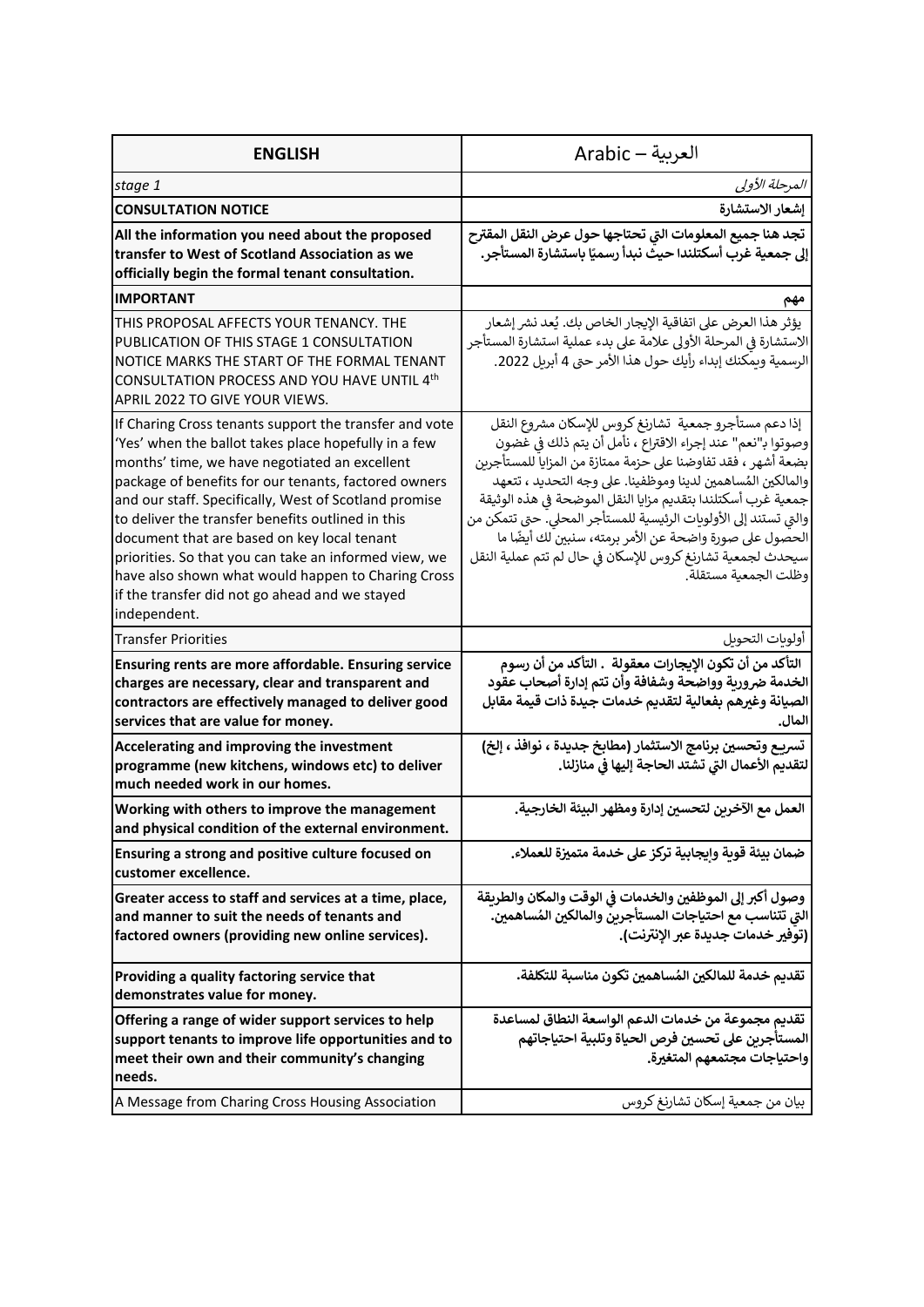| <b>ENGLISH</b>                                                                                                                                                                                                                                                                                                                                                                                                                     | العربية – Arabic                                                                                                                                                                                                                                                                                                                                                   |
|------------------------------------------------------------------------------------------------------------------------------------------------------------------------------------------------------------------------------------------------------------------------------------------------------------------------------------------------------------------------------------------------------------------------------------|--------------------------------------------------------------------------------------------------------------------------------------------------------------------------------------------------------------------------------------------------------------------------------------------------------------------------------------------------------------------|
| This is the formal proposal for the Transfer of<br><b>Engagements of Charing Cross Housing Association</b><br>(Charing Cross) to West of Scotland Housing<br>Association (West of Scotland). This Notice is part of<br>the legal consultation, and it sets out how a transfer<br>would affect you and the benefits that the transfer<br>would bring you support it.                                                                | هذا هو العرض الرسمي لنقل ارتباطات جمعية إسكان تشارنغ<br>كروس (تشارنغ كروس) إلى جمعية إسكان غرب أسكتلندا (غرب<br>أسكتلندا). هذا الإشعار هو جزء من الاستشارة القانونية ، وهو<br>يوضح تأثير النقل عليك والفوائد التي سيجلبها لك.                                                                                                                                      |
| As you will be aware from our Transfer News<br>publications, we are proposing an exciting partnership<br>with West of Scotland that would bring much more<br>for tenants - more affordable rents offering greater<br>value money, increased and faster investment in your<br>homes and the local environment and access to a<br>wide range of support services.                                                                    | كما تعلمون من النشرة الإخبارية الخاصة بمشروع النقل، فإننا نقترح<br>شراكة متميزة مع جمعية غرب أسكتلندا من شأنها أن تجلب الكثير من<br>الفوائد للمستأجرين - إيجارات بأسعار معقولة، واستثمار متزايد وأسرع<br>في منزلك والبيئة المحلية والوصول لمجموعة واسعة من خدمات<br>الدعم.                                                                                         |
| The partnership will involve Charing Cross transferring<br>our interests, including your tenancy and home, to<br>West of Scotland. This is known as a Transfer of<br>Engagements. If the transfer takes place, West of<br>Scotland would become your landlord and be<br>responsible for the homes and services that we<br>currently provide. It would become the factor for our<br>mixed tenure blocks.                            | ستشمل الشراكة نقل جمعية تشارنغ كروس لمصالحنا بما في ذلك<br>إتفاقية الإيجار الخاص بك ومنزلك إلى جمعية غرب أسكتلندا. يُعرف<br>هذا باسم نقل الارتباطات. إذا تم النقل ، فستصبح جمعية غرب<br>أسكتلندا مالك العقار وستكون مسؤولة عن المنازل والخدمات التى<br>نقدمها حاليًا. كما ستصبح المساهم فى  مبانينا ذات الحيازة المختلطة.                                          |
| Our staff team employed by Charing Cross at the<br>transfer date would also all become employees of<br>West of Scotland.                                                                                                                                                                                                                                                                                                           | كما سيصبح موظفي جمعية تشارنغ كروس موظفين في جمعية غرب<br>أسكتلندا من في تاريخ النقل.                                                                                                                                                                                                                                                                               |
| This Stage 1 Consultation Notice sets out what the<br>proposal involves, the benefits being offered to you as<br>a tenant, and how you can get involved and have your<br>views heard. We've also included some information<br>about West of Scotland and the work they do so you<br>can make an informed decision when it comes to the<br>tenant ballot.                                                                           | يحدد إشعار الاستشارة هذا في المرحلة الأولى ما يتضمنه عرض<br>النقل ، والفوائد التي يتم تقديمها لك كمستأجر ، وكيف يمكنك<br>المشاركة بآرائك. لقد قمنا أيضًا بتضمين بعض المعلومات حول<br>جمعية غرب أسكتلندا والعمل الذي تقوم به هذه الجمعية حتى<br>تتمكن من اتخاذ قرار مستنير عندما يتعلق الأمر باقتراع المستأجر.                                                      |
| We are inviting you to read through these proposals<br>and let us know what you think about the proposed<br>transfer by Thursday 31 March 2022.                                                                                                                                                                                                                                                                                    | ندعوك لقراءة هذه المقترحات وإعلامنا برأيك بشأن النقل المقترح<br>بحلول يوم الخميس 31 مارس 2022.                                                                                                                                                                                                                                                                     |
| The final decision on whether the transfer goes ahead<br>will be yours when you cast your vote in the formal<br>ballot planned to start in May 2022. We are<br>committed to an open consultation process and will<br>provide you with information, support and<br>guidance. This includes free access to impartial advice<br>about the proposal through the Tenants Information<br>Service (TIS), your independent tenant advisor. | إن  القرار النهائي بشأن ما إذا كانت عملية النقل ستمضى قدمًا أم لا هو<br>قرارك عندما تدلى بصوتك في الاقتراع الرسمي المقرر أن يبدأ في مايو<br>2022. نحن ملتزمون بعملية تشاور مفتوحة وسنوفر لك المعلومات<br>والدعم والتوجيه. يتضمن ذلك الوصول المجاني إلى المشورة<br>المحايدة حول عرض النقل من خلال خدمة معلومات المستأجربن<br>(TIS)وهي خدمة استشارة مستقلة للمستأجر. |
| Our Management Committee is confident that we<br>have secured a very attractive package of benefits for<br>tenants and staff. We fully support the transfer to<br>West of Scotland and will provide the best future for<br>our tenants, factored owners and staff.                                                                                                                                                                 | إن لجنة الإدارة لدينا على ثقة من أننا قد وفرنا حزمة جذابة للغاية من<br>المزايا للمستأجرين والموظفين. نحن ندعم بالكامل الانتقال إلى غرب<br>أسكتلندا وسنوفر أفضل مستقبل للمستأجرين والمالكين المُساهمين<br>والموظفين لدينا                                                                                                                                           |
| Remember, we need your support for the changes to<br>happen so please vote 'Yes' to transfer to West of<br>Scotland when the ballot is held.                                                                                                                                                                                                                                                                                       | تذكر أننا بحاجة إلى دعمك لإجراء التغييرات ، لذا يرجى التصوبت بـ<br>"نعم" للانتقال إلى غرب أسكتلندا عند إجراء الاقتراع.                                                                                                                                                                                                                                             |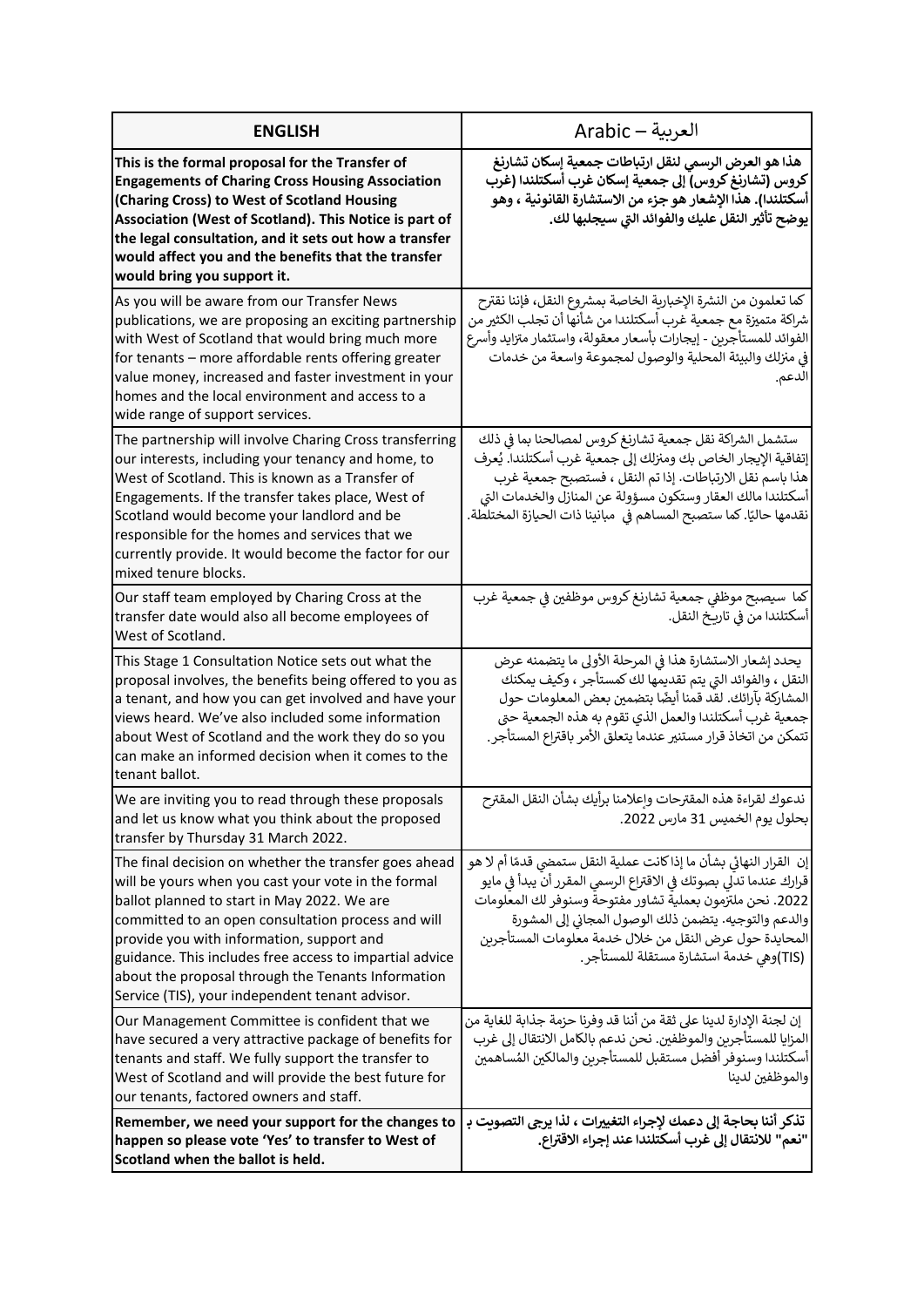| <b>ENGLISH</b>                                                                                                                                                                                                                                                                                                                                                                                                                                                 | العربية — Arabic                                                                                                                                                                                                                                                                                                                                                  |
|----------------------------------------------------------------------------------------------------------------------------------------------------------------------------------------------------------------------------------------------------------------------------------------------------------------------------------------------------------------------------------------------------------------------------------------------------------------|-------------------------------------------------------------------------------------------------------------------------------------------------------------------------------------------------------------------------------------------------------------------------------------------------------------------------------------------------------------------|
| With our best wishes,                                                                                                                                                                                                                                                                                                                                                                                                                                          | مع أطيب التحايا ،                                                                                                                                                                                                                                                                                                                                                 |
| lan McLean                                                                                                                                                                                                                                                                                                                                                                                                                                                     | إيان ماكلين                                                                                                                                                                                                                                                                                                                                                       |
| Chairperson, on behalf of the Charing Cross<br>Management Committee                                                                                                                                                                                                                                                                                                                                                                                            | رئيس ، بالنيابة عن لجنة تشارنغ كروس الإداربة                                                                                                                                                                                                                                                                                                                      |
| The Scottish Housing Regulator (SHR) is responsible<br>for regulating the work of Scotland's housing<br>associations and the housing services provided by<br>local authorities. Its objective is to safeguard and<br>promote the interests of current and future tenants<br>of social landlords.                                                                                                                                                               | هيئة تنظيم الإسكان الاسكتلندية (SHR) هي المسؤولة عن<br>تنظيم عمل جمعيات الإسكان في أسكتلندا وخّدمات الإسكان التي<br>تقدمها السلطات المحلية. هدفها هو حماية وتعزيز مصالح<br>المستأجرين الحاليين والمستقبليين لأصحاب العقارات<br>الاجتماعية.                                                                                                                        |
| The SHR has reviewed the Business Case and this<br>Notice and have confirmed that they are satisfied that<br>we are meeting their regulatory and consultation<br>requirements.                                                                                                                                                                                                                                                                                 | راجعت SHR خطة المشروع وهذا الإشعار وأكدت أنها مقتنعة بأننا<br>نلبي المتطلبات التنظيمية والاستشارية الخاصة بهم.                                                                                                                                                                                                                                                    |
| A Message from West of Scotland Housing<br>Association                                                                                                                                                                                                                                                                                                                                                                                                         | بيان من جمعية إسكان غرب أسكتلندا                                                                                                                                                                                                                                                                                                                                  |
| "Woodlands and Garnethill are historic areas of the<br>city that deserve the best in terms of service delivery<br>and investment. If you want the best future for your<br>home and community, a Yes vote in favour of a<br>transfer to West of Scotland will much more quickly<br>deliver the improvements to your home and<br>environment that are needed. It will also ensure more<br>affordable rents and a bigger and better range of<br>modern services." | تعتبر كل من وودلاندز وغارنيت هيل من المناطق التاريخية في<br>المدينة التي تستحق الأفضل من حيث تقديم الخدمات والاستثمار.<br>إذا كنت تريد مستقبلاً أفضل لمنزلك ومجتمعك ، فإن التصويت بنعم<br>لصالح الانتقال إلى جمعية غرب أسكتلندا سيوفر التحسينات<br>المطلوبة لمنزلك وبيئتك وبسرعة أكبر. كما سيضمن إيجارات بأسعار<br>معقولة ومجموعة أكبر وأفضل من الخدمات الحديثة." |
| Brian Gannon,                                                                                                                                                                                                                                                                                                                                                                                                                                                  | براين غانون                                                                                                                                                                                                                                                                                                                                                       |
| Chief Executive Officer,                                                                                                                                                                                                                                                                                                                                                                                                                                       | الرئيس التنفيذي،                                                                                                                                                                                                                                                                                                                                                  |
| West of Scotland Housing Association                                                                                                                                                                                                                                                                                                                                                                                                                           | جمعية إسكان غرب أسكتلندا                                                                                                                                                                                                                                                                                                                                          |
| About West of Scotland Housing Association                                                                                                                                                                                                                                                                                                                                                                                                                     | حول جمعية إسكان غرب أسكتلندا                                                                                                                                                                                                                                                                                                                                      |
| Founded in 1965, West of Scotland strives to be more<br>than just a landlord. What sets West of Scotland apart<br>is the way in which it goes further to improve the lives<br>of its tenants and innovatively responding to their<br>changing needs. Much of this is delivered through<br>their subsidiary Willowacre Trust. West of Scotland                                                                                                                  | تأسست جمعية إسكان غرب أسكتلندا في عام 1965 ، وتسعى<br>جاهدة لتكون أكثر من مجرد مالك عقارات. ما يميز هذه الجمعية عن<br>غيرها هو سعيها لتقديم الأفضل لتحسين حياة المستأجربن<br>والاستجابة بشكل مبتكر لاحتياجاتهم المتغيرة. يتم تقديم الكثير من<br>هذه الخدمات من قبل <b>مجموعة ويلو أيكر الخيرية</b> التابعة للجمعية.<br>توفر جمعية غرب أسكتلندا                    |
| provide around 3,600 homes across the West of<br>Scotland and they proudly pledge to go further to<br>provide housing that its tenants can call home. They<br>are a Registered Social Landlord and charity just like<br>Charing Cross. They are structured to ensure a strong<br>community voice in each of its communities to shape<br>local service and future priorities.                                                                                   | حوالي 3600 منزل في جميع أنحاء غرب أسكتلندا وهم تتعهد بفخر<br>للسعى في توفير المساكن التي تكون بمثابة البيت المريح للمستأجرين.<br>إن الجمعية هي مالك عقارات اجتماعية مسجلة وجمعية خيرية تمامًا<br>مثل جمعية إسكان تشارنغ كروس.  لقد تم هيكلتها لضمان وجود<br>صوت قوي ضمن المجتماعات المحلية لتقديم خدمة تلبى احتياجات<br>سكانها.                                   |
| West of Scotland has a strong reputation for good<br>governance and recently received the highest rating<br>of Substantial Assurance on Governance from their<br>internal auditors.                                                                                                                                                                                                                                                                            | تتمتع جمعية غرب أسكتلندا بسمعة طيبة في الإدارة الرشيدة<br>وحصلت مؤخرًا على أعلى تصنيف من الضمان الجوهري بشأن<br>الحوكمة من المراجعين الداخليين.                                                                                                                                                                                                                   |
| Following detailed assessment, West of Scotland have<br>submitted a 'Fully Compliant' Assurance Statement to<br>the Scottish Housing Regulator (SHR) for the past two<br>years.                                                                                                                                                                                                                                                                                | بعد التقييم التفصيلي ، قدمت جمعية غرب أسكتلندا بيان ضمان<br>"امتثال تام" إلى منظم الإسكان الاسكتلندي (SHR) على مدار العامين<br>الماضيين.                                                                                                                                                                                                                          |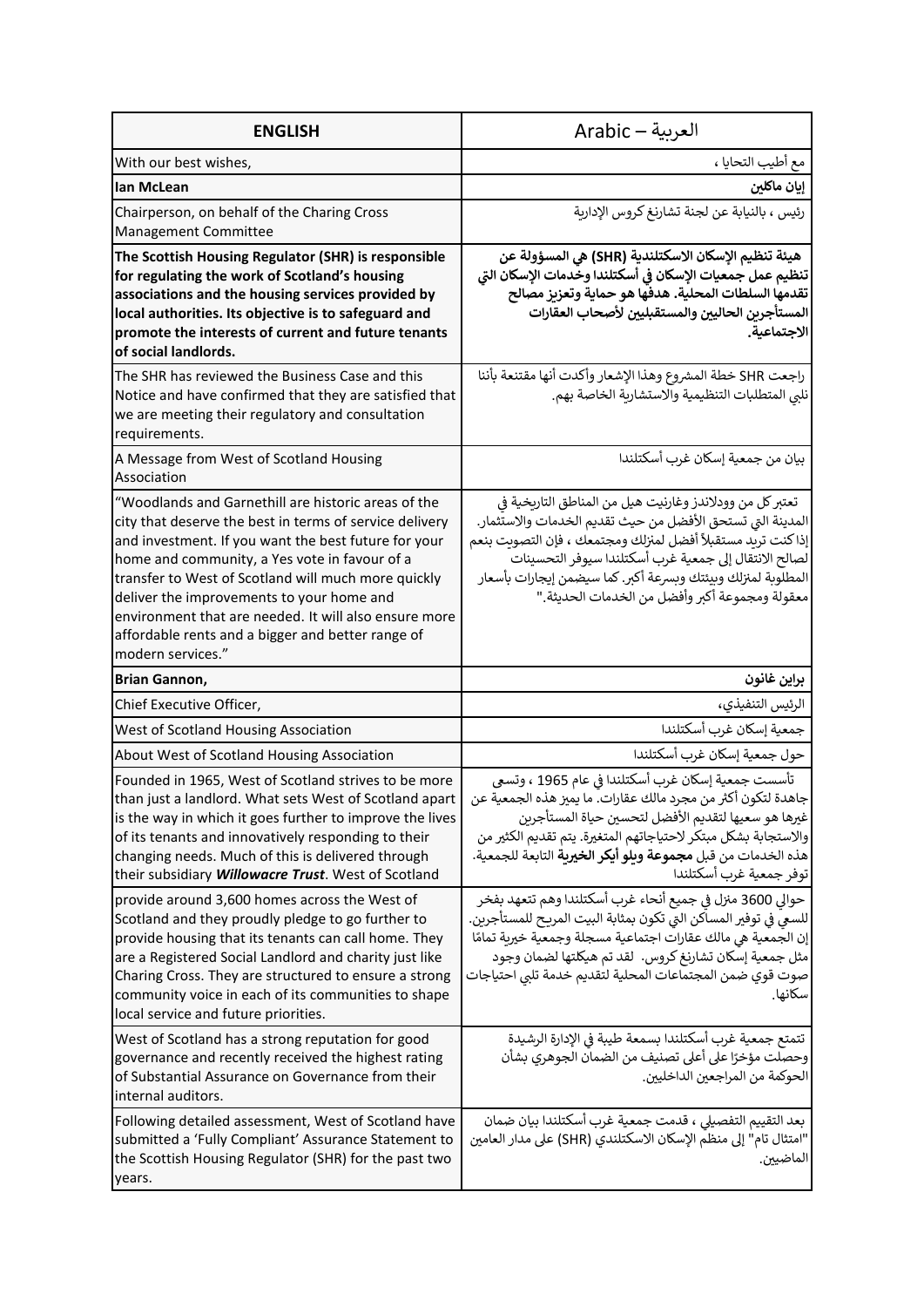| <b>ENGLISH</b>                                                                                                                                                                                                                                                                                                             | العربية — Arabic                                                                                                                                                                                                                                                            |
|----------------------------------------------------------------------------------------------------------------------------------------------------------------------------------------------------------------------------------------------------------------------------------------------------------------------------|-----------------------------------------------------------------------------------------------------------------------------------------------------------------------------------------------------------------------------------------------------------------------------|
| They are a financially strong organisation, and their<br>finances support the delivery of another 700 new<br>homes over the next five years. They are committed<br>to reducing costs and maximising income to help keep<br>rent increases as low as possible whilst investing in<br>their homes, communities and services. | إنها منظمة قوية من الناحية المالية ، وتدعم مواردها المالية تسليم<br>700 منزل جديد على مدى السنوات الخمس المقبلة. إنهم ملتزمون<br>بخفض التكاليف وتعظيم الدخل للمساعدة في الحفاظ على زيادات<br>الإيجار عند أدنى مستوى ممكن أثناء الاستثمار فى منازلهم<br>ومجتمعاتهم وخدماتهم. |
| <b>Transfer Objective</b>                                                                                                                                                                                                                                                                                                  | أهداف النقل                                                                                                                                                                                                                                                                 |
| West of Scotland Promise - a YES vote means                                                                                                                                                                                                                                                                                | وعد جمعية إسكان غرب أسكتلندا - التصويت بنعم يعني                                                                                                                                                                                                                            |
| Charing Cross without transfer - a NO vote means                                                                                                                                                                                                                                                                           | جمعية تشارينغ كروس بدون نقل - تصويت بلا يعني                                                                                                                                                                                                                                |
| <b>Improving Rent Affordability</b>                                                                                                                                                                                                                                                                                        | تحسين القدرة على دفع الإيجارات                                                                                                                                                                                                                                              |
| A rent freeze guarantee for all Charing Cross tenants<br>for 2023-24, followed by a maximum of CPI inflation<br>only increases thereafter.                                                                                                                                                                                 | ضمان تجميد الإيجار لجميع مستأجري جمعية تشارنغ كروس للفترة<br>2023 - 24 ، متبوعًا بحد أقصى لتضخم CPI يزداد بعد ذلك فقط                                                                                                                                                       |
| A comprehensive review of all Charing Cross service<br>charges immediately after transfer with changes to be<br>in place for April 2023.                                                                                                                                                                                   | مراجعة شاملة لجميع رسوم خدمات جمعية تشارنغ كروس فورًا بعد<br>النقل مع إجراء التغييرات في أبريل 2023.                                                                                                                                                                        |
| Freeze in Factor Management Fees for all owners for<br>2023-24.                                                                                                                                                                                                                                                            | تجميد رسوم إدارة المساهمة لجميع المالكين للفترة 2023-24.                                                                                                                                                                                                                    |
| Charing Cross rents would need to increase by CPI<br>plus 2% for the next 5 years and CPI thereafter.                                                                                                                                                                                                                      | سيكون هناك زيادة في نسبة إيجارات جمعية تشارنغ كروس بمعدل<br>مؤشر أسعار المستهلكين بالإضافة إلى 2٪ على مدى السنوات<br>الخمس المقبلة ومؤشر أسعار المستهلكين بعد ذلك.                                                                                                          |
| With current inflation rates, this level of increase<br>would create intense pressure on households in terms<br>of affordability.                                                                                                                                                                                          | مع معدلات التضخم الحالية ، من شأن هذا المستوى من الزيادة أن<br>يخلق ضغطًا شديدًا على الأسر من حيث القدرة على تحمل التكاليف.                                                                                                                                                 |
| Continued concerns and frustration at the current<br>service charge arrangements for some homes and the<br>lack of ability for Charing Cross to address these<br>concerns.                                                                                                                                                 | استمرار المخاوف والإحباط من ترتيبات رسوم الخدمة الحالية لبعض<br>المنازل وعدم قدرة جمعية تشارنغ كروس على معالجة هذه المخاوف.                                                                                                                                                 |
| Provide quality homes in an attractive environment                                                                                                                                                                                                                                                                         | توفير منازل ذات جودة عالية في بيئة جذابة                                                                                                                                                                                                                                    |
| Delivery of a major accelerated planned investment<br>programme of up to £9.5m by the end of March<br>2027. This is close to 3 times more than Charing<br>Cross had planned.                                                                                                                                               | تسليم برنامج استثماري رئيسي متسارع مخطط يصل إلى <b>9.5 مليون</b><br>جنيه إسترليني بحلول نهاية مارس 2027. وهو ما يقارب من 3<br>أضعاف ما خططت له جمعية تشارنغ كروس.                                                                                                           |
| Planned and cyclical investment plan of just<br>£3.67m. Tenants will have to wait far longer for much<br>needed improvements.                                                                                                                                                                                              | خطة استثمار مخططة ودورية تبلغ 3.67 مليون جنيه إسترليني<br>فقط. سيتعين على المستأجرين الانتظار لفترة أطول بكثير من أجل<br>التحسينات التي تشتد الحاجة إليها.                                                                                                                  |
| A £100,000 kick-start local budget to support<br>partnership projects to improve the wider<br>environment including streetscaping.                                                                                                                                                                                         | بدء ميزانية محلية قدرها 100000 جنيه إسترليني لدعم مشاريع<br>الشراكة لتحسين البيئة الأوسع بما في ذلك تنسيق الشوارع.                                                                                                                                                          |
| No planned environmental improvement works in the<br>Charing Cross area.                                                                                                                                                                                                                                                   | لا توجد أعمال تحسين بيئية مخطط لها في منطقة تشارنغ كروس.                                                                                                                                                                                                                    |
| Provision of a high quality, well managed, modern<br>repairs service.                                                                                                                                                                                                                                                      | توفير خدمة إصلاحات <b>حديثة عالية الجودة ومدارة بشكل جيد.</b>                                                                                                                                                                                                               |
| Improvements required to our existing repairs<br>services and limited options available for tenants to<br>access the service.                                                                                                                                                                                              | التحسينات مطلوبة لخدمات الإصلاح الحالية لدينا وخيارات<br>محدودة متاحة للمستأجربن للوصول إلى تلك الخدمات.                                                                                                                                                                    |
| Deliver excellent and culturally sensitive services and<br>greater opportunities                                                                                                                                                                                                                                           | تقديم خدمات ممتازة وفرصًا أكبر مناسبة للثقافات المتعددة.                                                                                                                                                                                                                    |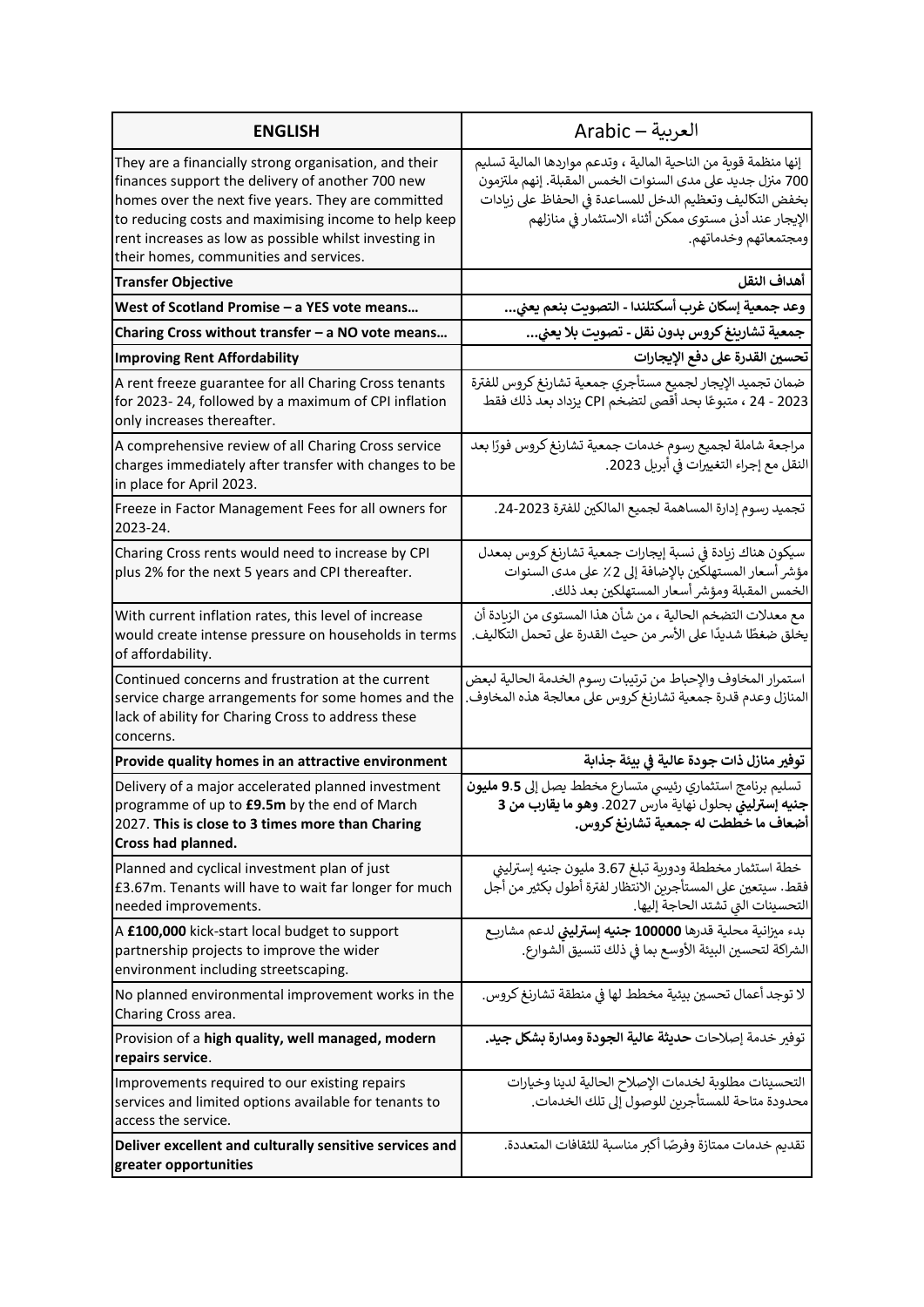| <b>ENGLISH</b>                                                                                                                                                                                                                   | العربية — Arabic                                                                                                                                                                                                                                    |
|----------------------------------------------------------------------------------------------------------------------------------------------------------------------------------------------------------------------------------|-----------------------------------------------------------------------------------------------------------------------------------------------------------------------------------------------------------------------------------------------------|
| Current Charing Cross office kept and developed as a<br>community Hub where West of Scotland and other<br>agencies can deliver local community services to meet<br>the needs of tenants and residents.                           | تم الاحتفاظ بمكتب جمعية تشارنغ كروس الحالي وتطويره كمركز<br>مجتمعى تستخدمه جمعية غرب أسكتلندا والوكالات الأخرى لتقديم<br>خدماتها للمجتمع المحلى لتلبية احتياجات المستأجرين والمالكين.                                                               |
| Development and delivery of services in a way that<br>recognises and embraces the needs of the diverse<br>communities.                                                                                                           | تطوير وتقديم الخدمات بطريقة تعترف باحتياجات المجتمعات<br>المتنوعة وتحتضنها.                                                                                                                                                                         |
| Charing Cross unable to expand service provision<br>given its lack of partnership working to date and the<br>financial pressures it faces.                                                                                       | لم تتمكن جمعية تشارنغ كروس من توسيع تقديم الخدمة نظرًا<br>لافتقارها إلى الشراكة التي تعمل حتى الآن والضغوط المالية التى<br>تواجهها.                                                                                                                 |
| Lack of expertise and scale to embrace and respond to<br>matters of diversity.                                                                                                                                                   | نقص الخبرة والنطاق لاحتضان مسائل التنوع والاستجابة لها.                                                                                                                                                                                             |
| Tenants will have access to range of wider support<br>services including Handy Person, Energy and Money<br>Advice and Digital support.                                                                                           | سيتمكن المستأجرين من الوصول إلى مجموعة واسعة من خدمات<br>الدعم بما في ذلك Handy Person وارشادات الطاقة والمال والدعم<br>الرقمي.                                                                                                                     |
| Limited ability to modernise the service or introduce<br>digital services to tenants and staff.                                                                                                                                  | محدودية القدرة على تحديث الخدمة أو تقديم الخدمات الرقمية<br>للمستأجرين والموظفين.                                                                                                                                                                   |
| Tenants can access services using a Customer App<br>which gives 24/7 access online services and make<br>requests. Factored Owners will have access to the app<br>to access and request relevant services.                        | يمكن للمستأجرين الوصول إلى الخدمات باستخدام تطبيق العملاء<br>الذي يتيح الوصول إلى الخدمات عبر الإنترنت على مدار الساعة طوال<br>أيام الأسبوع وتقديم طلباتهم. سيتمكن المالكون المساهمون من<br>الوصول إلى التطبيق للوصول إلى الخدمات ذات الصلة وطلبها. |
| <b>Transfer Objective</b>                                                                                                                                                                                                        | أهداف النقل                                                                                                                                                                                                                                         |
| West of Scotland Promise - a YES vote means                                                                                                                                                                                      | وعد جمعية غرب أسكتلندا - التصويت بنعم يعني                                                                                                                                                                                                          |
| Charing Cross without transfer - a NO vote means                                                                                                                                                                                 | جمعية تشارنغ كروس بدون نقل - تصويت بلا يعني                                                                                                                                                                                                         |
| <b>Strong Governance and Financial Strength</b>                                                                                                                                                                                  | حكم قوي وقوة مالية                                                                                                                                                                                                                                  |
| A new post transfer 30-year business plan that<br>addresses the gaps in Charing Cross's current plan and<br>shows how all of the transfer promises will be<br>delivered.                                                         | خطة عمل جديدة مدتها 30 عامًا بعد النقل تعالج الثغرات في الخطة<br>الحالية لجمعية تشارنغ كروس وتوضح كيف سيتم تسليم جميع وعود<br>النقل.                                                                                                                |
| New borrowing would be required to deliver<br>investment and despite the already higher rent<br>increase assumption, Charing Cross would need to<br>look at further efficiencies.                                                | ستكون هناك حاجة إلى اقتراض المزيد من أجل تقديم الاستثمار<br>وعلى الرغم من افتراض زيادة الإيجارات المرتفعة بالفعل ، ستحتاج<br>جمعية تشارنغ كروس إلى النظر في المزيد من الكفاءات.                                                                     |
| Establish a new residents association representing the<br>Woodlands and Garnethill communities and increased<br>opportunities for Charing Cross tenants to participate                                                           | إنشاء جمعية جديدة للمقيمين تمثل منطقتي وودلاند وغارنيت هيل<br>وزبادة الفرص لمستأجري جمعية تشارنغ كروس للمشاركة في صنع                                                                                                                               |
| in decision making and monitor transfer promises.                                                                                                                                                                                | القرار ومراقبة وعود النقل.                                                                                                                                                                                                                          |
| Continued frustration with the lack of ability for<br>Charing Cross tenants to address their concerns.                                                                                                                           | استمرار الإحباط بسبب عدم قدرة مستأجري جمعية تشارنغ كروس<br>على معالجة مخاوفهم.                                                                                                                                                                      |
| Strong and skilled Management Board at West of<br>Scotland with a mix of tenants and general members<br>that will ensure full compliance with regulatory<br>Standards, good governance, scrutiny, and robust<br>decision making. | مجلس إدارة قوي وماهر في جمعية غرب أسكتلندا مع مزيج من<br>المستأجرين وأعضاء من العامة لضمان الامتثال الكامل للمعايير<br>التنظيمية والحوكمة الجيدة والتدقيق واتخاذ القرارات القوىة.                                                                   |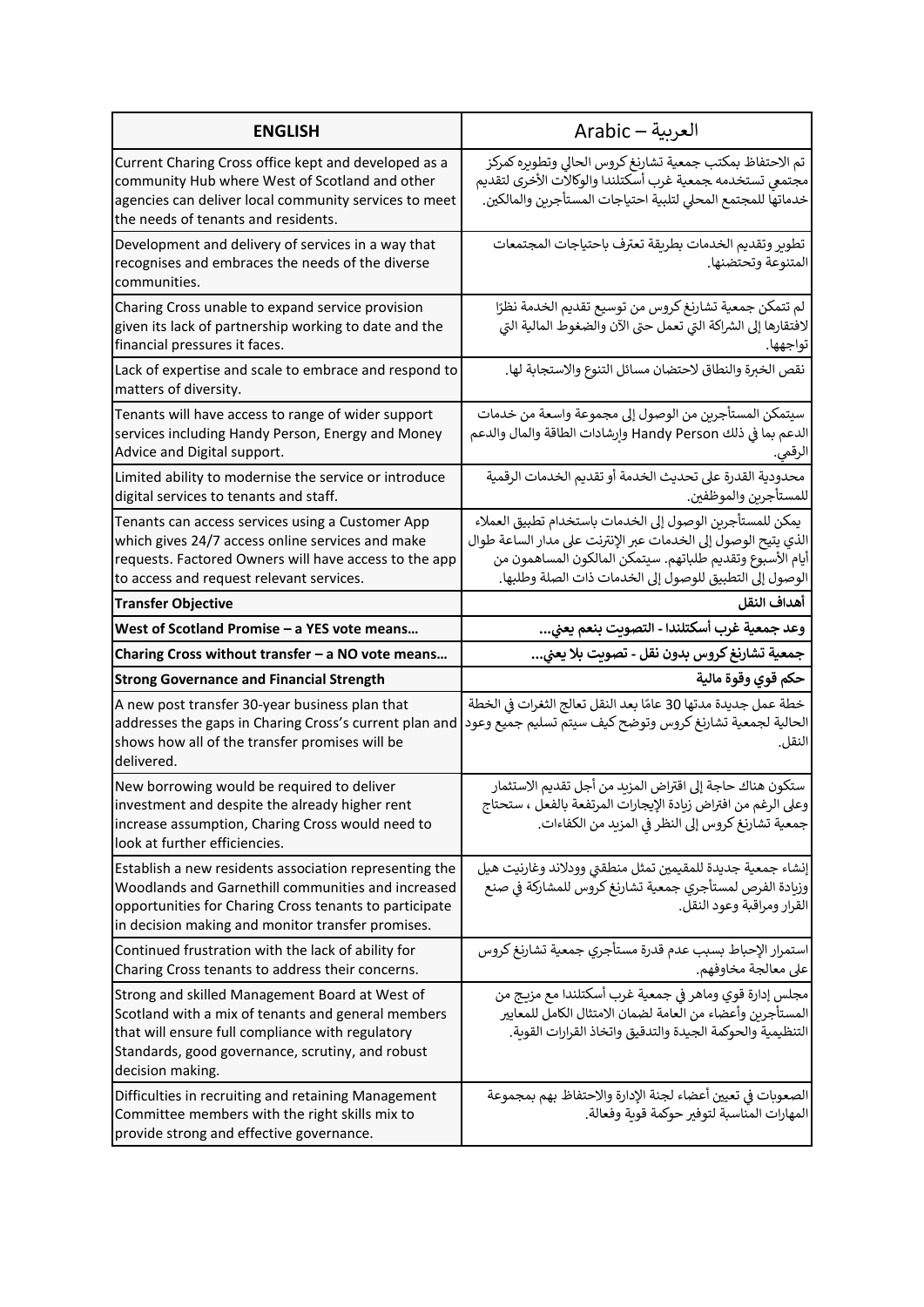| <b>ENGLISH</b>                                                                                                                                                                                                                                                                          | العربية — Arabic                                                                                                                                                                                                                                            |
|-----------------------------------------------------------------------------------------------------------------------------------------------------------------------------------------------------------------------------------------------------------------------------------------|-------------------------------------------------------------------------------------------------------------------------------------------------------------------------------------------------------------------------------------------------------------|
| An estimated £300,000 of savings per year through a<br>transfer to West of Scotland which will be used to<br>support lower rent increases and faster and more<br>investment in tenants' homes.                                                                                          | يمكن استخدام ما يقدر بنحو 300000 جنيه إسترليني من المدخرات<br>سنويًا من خلال التحويل إلى غرب أسكتلندا لدعم زيادات أقل في<br>الإيجار وزيادة فى الاستثمارات السريعة فى منازل المستأجرين.                                                                      |
| Continued non-compliance with Regulatory Standards                                                                                                                                                                                                                                      | استمرار عدم الامتثال للمعايير التنظيمية والتدخل المستمر لمنظم                                                                                                                                                                                               |
| and ongoing Scottish Housing Regulator Intervention.                                                                                                                                                                                                                                    | الإسكان الاسكتلندي.                                                                                                                                                                                                                                         |
| A clear focus on value for money to support efficiency                                                                                                                                                                                                                                  | تركيز واضح على القيمة مقابل المال لدعم الكفاءة وتقديم المزيد                                                                                                                                                                                                |
| and delivering more for tenants.                                                                                                                                                                                                                                                        | للمستأجرين.                                                                                                                                                                                                                                                 |
| Limited options to create efficiencies that can be                                                                                                                                                                                                                                      | خيارات محدودة لإنشاء الكفاءات التي يمكن إعادة استثمارها لصالح                                                                                                                                                                                               |
| reinvested to benefit Charing Cross tenants.                                                                                                                                                                                                                                            | مستأجري جمعية تشارنغ كروس.                                                                                                                                                                                                                                  |
| <b>Developing our People</b>                                                                                                                                                                                                                                                            | تطوير سكاننا                                                                                                                                                                                                                                                |
| Provision of strong leadership as well as access to a                                                                                                                                                                                                                                   | توفير قيادة قوية بالإضافة إلى الوصول إلى مجموعة من فرق الدعم                                                                                                                                                                                                |
| range of specialist support teams within                                                                                                                                                                                                                                                | المتخصصة ضمن                                                                                                                                                                                                                                                |
| West of Scotland Improved learning and development<br>opportunities provided for team members, helping<br>them to achieve their best.                                                                                                                                                   | جمعية غرب أسكتلندا بتقديم فرص التعلم والتطوير المحسنة<br>المقدمة للموظفين ، ومساعدتهم على تحقيق أفضل ما لديهم.                                                                                                                                              |
| Limited financial resources, skills or capacity to invest                                                                                                                                                                                                                               | محدودية الموارد المالية أو المهارات أو القدرة على الاستثمار في                                                                                                                                                                                              |
| in people that is required to meet the changing needs                                                                                                                                                                                                                                   | الأشخاص المطلوبين لتلبية الاحتياجات والتوقعات المتغيرة                                                                                                                                                                                                      |
| and expectations of tenants and other customers.                                                                                                                                                                                                                                        | للمستأجرين والعملاء الآخرين.                                                                                                                                                                                                                                |
| Ongoing challenges in balancing operational needs                                                                                                                                                                                                                                       | التحديات المستمرة في الموازنة بين الاحتياجات التشغيلية وأنشطة                                                                                                                                                                                               |
| with learning and development activities.                                                                                                                                                                                                                                               | التعلم والتطوير.                                                                                                                                                                                                                                            |
| Transfer Promises - what they mean for you                                                                                                                                                                                                                                              | وعود النقل – ماذا تعني لك                                                                                                                                                                                                                                   |
| Improving Rent Affordability                                                                                                                                                                                                                                                            | تحسين القدرة على تحمل تكاليف الإيجار                                                                                                                                                                                                                        |
| West of Scotland is committed to improving rent<br>affordability for Charing Cross tenants whilst ensuring<br>that rental income is still strong enough to deliver all<br>of its transfer promises including the major five year<br>investment plans.                                   | تلتزم جمعية غرب أسكتلندا بتحسين القدرة على تحمل تكاليف<br>الإيجار لمستأجري جمعية تشارنغ كروس مع ضمان أن دخل الإيجار<br>لا يزال قويًا بما يكفي للوفاء بجميع وعود التحويل بما في ذلك خطط<br>الاستثمار الرئيسية الخمسية.                                       |
| This will involve a rent freeze for all homes in<br>2023/24 then increases by a maximum of CPI only<br>thereafter (the Consumer Price Index measures the<br>average change in prices over time that consumers<br>pay for services. It is the most widely used measure of<br>inflation). | وسيشمل ذلك تجميد الإيجار لجميع المنازل في 24/2023 ثم<br>زيادات بحد أقصى لمؤشر أسعار المستهلك بعد ذلك فقط (يقيس<br>مؤشر أسعار المستهلك متوسط التغير فى الأسعار بمرور الوقت الذي<br>يدفعه المستهلكون مقابل الخدمات. وهو المقياس الأكثر استخدامًا<br>للتضخم ). |
| West of Scotland will also improve affordability by                                                                                                                                                                                                                                     | وستعمل جمعية غرب أسكتلندا أيضًا على تحسين القدرة على تحمل                                                                                                                                                                                                   |
| conducting a comprehensive review all                                                                                                                                                                                                                                                   | التكاليف من خلال إجراء مراجعة شاملة لجميع                                                                                                                                                                                                                   |
| Charing Cross service charges immediately after<br>transfer with changes to be in place for April<br>2023. The aim will be to ensure all service charges are<br>legal, applicable, clear, and transparent.                                                                              | رسوم خدمة جمعية تشارنغ كروس مباشرة بعد النقل مع إجراء<br>التغييرات في أبريل 2023. سيكون الهدف هو ضمان أن تكون جميع<br>رسوم الخدمة قانونية وقابلة للتطبيق وواضحة وشفافة.                                                                                     |
| West of Scotland provides a number of other services                                                                                                                                                                                                                                    | توفر جمعية غرب أسكتلندا عددًا من الخدمات الأخرى التي تساعد                                                                                                                                                                                                  |
| which help to address poverty and income inequality:                                                                                                                                                                                                                                    | في معالجة الفقر وعدم المساواة في الدخل:                                                                                                                                                                                                                     |
| Energy Advisor who will support Charing Cross                                                                                                                                                                                                                                           | مستشار الطاقة الذي سيدعم مستأجري جمعية تشارنغ كروس                                                                                                                                                                                                          |
| tenants with accessing affordable energy.                                                                                                                                                                                                                                               | بالحصول على طاقة معقولة التكلفة.                                                                                                                                                                                                                            |
| Welfare Rights Team and Money/Energy Advice will                                                                                                                                                                                                                                        | سيقوم فريق حقوق الرفاهية والمشورة المالية / الطاقة بدعم                                                                                                                                                                                                     |
| support Charing Cross tenants with benefit claims,                                                                                                                                                                                                                                      | مستأجري جمعية تشارنغ كروس بمطالبات المزايا وقضايا الديون                                                                                                                                                                                                    |
| debt, fuel poverty and money worries.                                                                                                                                                                                                                                                   | وفقر الوقود والمخاوف المالية.                                                                                                                                                                                                                               |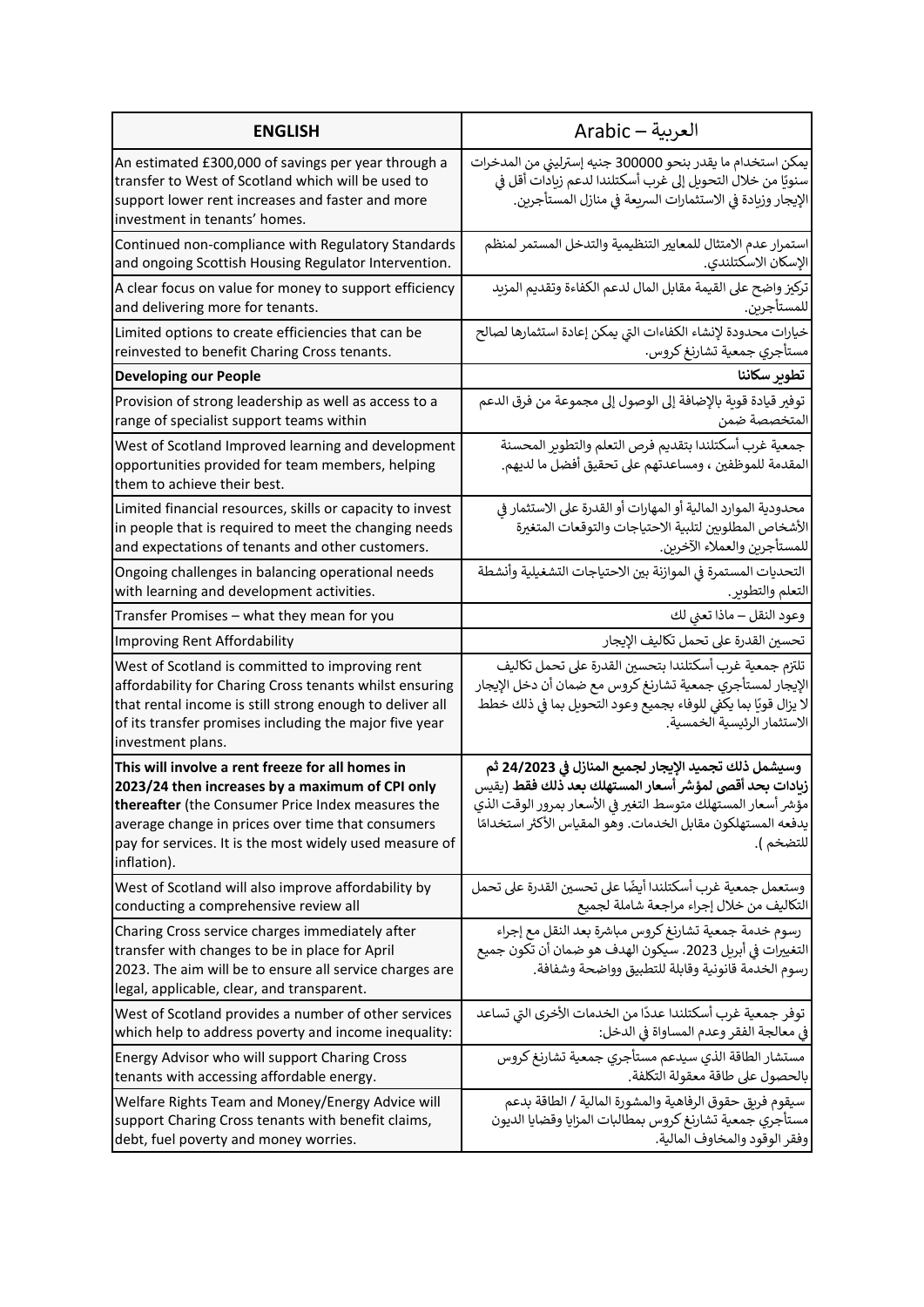| <b>ENGLISH</b>                                                                                                                                                                                                                                                                                                                                                                                                           | العربية — Arabic                                                                                                                                                                                                                                                                                                                                       |
|--------------------------------------------------------------------------------------------------------------------------------------------------------------------------------------------------------------------------------------------------------------------------------------------------------------------------------------------------------------------------------------------------------------------------|--------------------------------------------------------------------------------------------------------------------------------------------------------------------------------------------------------------------------------------------------------------------------------------------------------------------------------------------------------|
| Digital Participation Officer to support tenants that<br>lack the confidence or skills with digital technology to<br>get online and access devices.                                                                                                                                                                                                                                                                      | مسؤول المشاركة الرقمية لدعم المستأجرين الذين يفتقرون إلى الثقة<br>أو المهارات مع التكنولوجيا الرقمية للوصول إلى الإنترنت والوصول إلى<br>الأجهزة.                                                                                                                                                                                                       |
| 6                                                                                                                                                                                                                                                                                                                                                                                                                        |                                                                                                                                                                                                                                                                                                                                                        |
| Provide quality homes in an attractive environment                                                                                                                                                                                                                                                                                                                                                                       | توفير منازل ذات جودة عالية في بيئة جذابة                                                                                                                                                                                                                                                                                                               |
| During the first 5 years from transfer, West of<br>Scotland will deliver a major accelerated planned<br>investment programme of up to £9.5 million on your<br>homes and a £100,000 kick-start local budget to<br>support partnership projects to improve the wider<br>environment including streetscaping.                                                                                                               | خلال السنوات الخمس الأولى من النقل ، ستقدم جمعية غرب<br>أسكتلندا برنامجًا استثماريًا مخططًا رئيسيًا متسارعًا يصل إلى 9.5<br>مليون جنيه إسترلينى للمساكن وميزانية محلية بقيمة 100000 جنيه<br>إسترليني لدعم مشاريـع الشراكة لتحسين البيئة الأوسع بما في ذلك<br>تنسيق الشوارع.                                                                            |
| West of Scotland has committed to provide additional<br>and accelerated investment over the first five years in<br>tenants' homes and the local environment in Charing<br>Cross. Their proposed investment plans supported by<br>its well-funded business plan, will ensure improved<br>housing quality and living conditions for Charing Cross<br>tenants (in a reduced timeframe compared to Charing<br>Cross's plan). | التزمت جمعية غرب أسكتلندا بتوفير استثمارات إضافية وسربعة<br>خلال السنوات الخمس الأولى في منازل المستأجرين والبيئة المحلية<br>فى جمعية تشارنغ كروس ستضمن خطط الاستثمار المقترحة الخاصة<br>بهم والمدعومة بخطة الأعمال الممولة جيدًا تحسين جودة الإسكان<br>وظروف المعيشة لمستأجري جمعية تشارنغ كروس (في إطار زمني<br>مخفض مقارنة بخطة جمعية تشارنغ كروس). |
| Key investment includes:                                                                                                                                                                                                                                                                                                                                                                                                 | الاستثمارات الرئيسية تتضمن :                                                                                                                                                                                                                                                                                                                           |
| 3 Completing the window renewal programme across<br>at a cost of                                                                                                                                                                                                                                                                                                                                                         | استكمال برنامج تجديد النوافذ بتكلفة                                                                                                                                                                                                                                                                                                                    |
| £2.65 million (393 homes).                                                                                                                                                                                                                                                                                                                                                                                               | 2.65 مليون جنيه إسترليني (393 منزلًا).                                                                                                                                                                                                                                                                                                                 |
| 3 Bringing forward a major programme of kitchen<br>renewal at a cost of                                                                                                                                                                                                                                                                                                                                                  | تقديم برنامج لتجديد المطابخ بتكلفة                                                                                                                                                                                                                                                                                                                     |
| £1.77 million (495 homes) including an additional<br>£1.05 million into the first 3 years.                                                                                                                                                                                                                                                                                                                               | 1.77 مليون جنيه إسترليني (495 منزلًا) بما في ذلك 1.05 مليون<br>جنيه إسترليني إضافية في السنوات الثلاث الأولى.                                                                                                                                                                                                                                          |
| 3 Around £1 million of bathroom                                                                                                                                                                                                                                                                                                                                                                                          | مايقارب 1 مليون جنيه إسترليني                                                                                                                                                                                                                                                                                                                          |
| improvements (393 homes).                                                                                                                                                                                                                                                                                                                                                                                                | لتجديد الحمامات (393 منزلاً).                                                                                                                                                                                                                                                                                                                          |
| 3 Investment of £1.08million in cyclical maintenance                                                                                                                                                                                                                                                                                                                                                                     | استثمار 1.08 مليون جنيه إسترليني في الصيانة الدورية                                                                                                                                                                                                                                                                                                    |
| 3 Accelerating £600,000 of works on central heating<br>renewals/upgrades to support an overall programme<br>of £1.33million                                                                                                                                                                                                                                                                                              | تسريـع صيانة / تحديث التدفئات المركزبة بقيمة  600.000 جنيه<br>إسترليني ضمن برنامج إجمالي بقيمة 1.33 مليون جنيه إسترليني                                                                                                                                                                                                                                |
| (473/278 homes).                                                                                                                                                                                                                                                                                                                                                                                                         | (473/278 منزلاً)                                                                                                                                                                                                                                                                                                                                       |
| 3 The stock condition survey has identified upwards of<br>£400,000 for rewiring of                                                                                                                                                                                                                                                                                                                                       | حدد مسح حالة المخزون عن ميزانية تزيد عن 400000 جنيه<br>إسترليني لتجديد الأسلاك في                                                                                                                                                                                                                                                                      |
| homes and this work will be undertaken by West of<br>Scotland as required.                                                                                                                                                                                                                                                                                                                                               | المنازل وسيتم تنفيذ هذا العمل من قبل جمعية غرب أسكتلندا على<br>النحو المطلوب.                                                                                                                                                                                                                                                                          |
| 3 Investment in closes and common areas                                                                                                                                                                                                                                                                                                                                                                                  | الاستثمار في الأزقة والأماكن العامة المشتركة.                                                                                                                                                                                                                                                                                                          |
| to include windows, doors, door entry                                                                                                                                                                                                                                                                                                                                                                                    | لتشمل النوافذ والأبواب وأنظمة فتح الأبواب                                                                                                                                                                                                                                                                                                              |
| systems and painting of £165,000.                                                                                                                                                                                                                                                                                                                                                                                        | وطلاء بقيمة 165000 جنيه إسترليني.                                                                                                                                                                                                                                                                                                                      |
| Opposite is a summary of the main areas of<br>accelerated investment showing West                                                                                                                                                                                                                                                                                                                                        | تجد أمامك ملخص للمجالات الرئيسية للاستثمار المتسارع يظهر<br>عروض جمعية إسكان غرب                                                                                                                                                                                                                                                                       |
| Summary Totals of Investment (2022-2027)                                                                                                                                                                                                                                                                                                                                                                                 | ملخص اجمالي الاستثمار (2022-2022)                                                                                                                                                                                                                                                                                                                      |
| <b>Charing Cross</b>                                                                                                                                                                                                                                                                                                                                                                                                     | تشارنغ كروس                                                                                                                                                                                                                                                                                                                                            |
| <b>West of Scotland</b>                                                                                                                                                                                                                                                                                                                                                                                                  | غرب أسكتلندا                                                                                                                                                                                                                                                                                                                                           |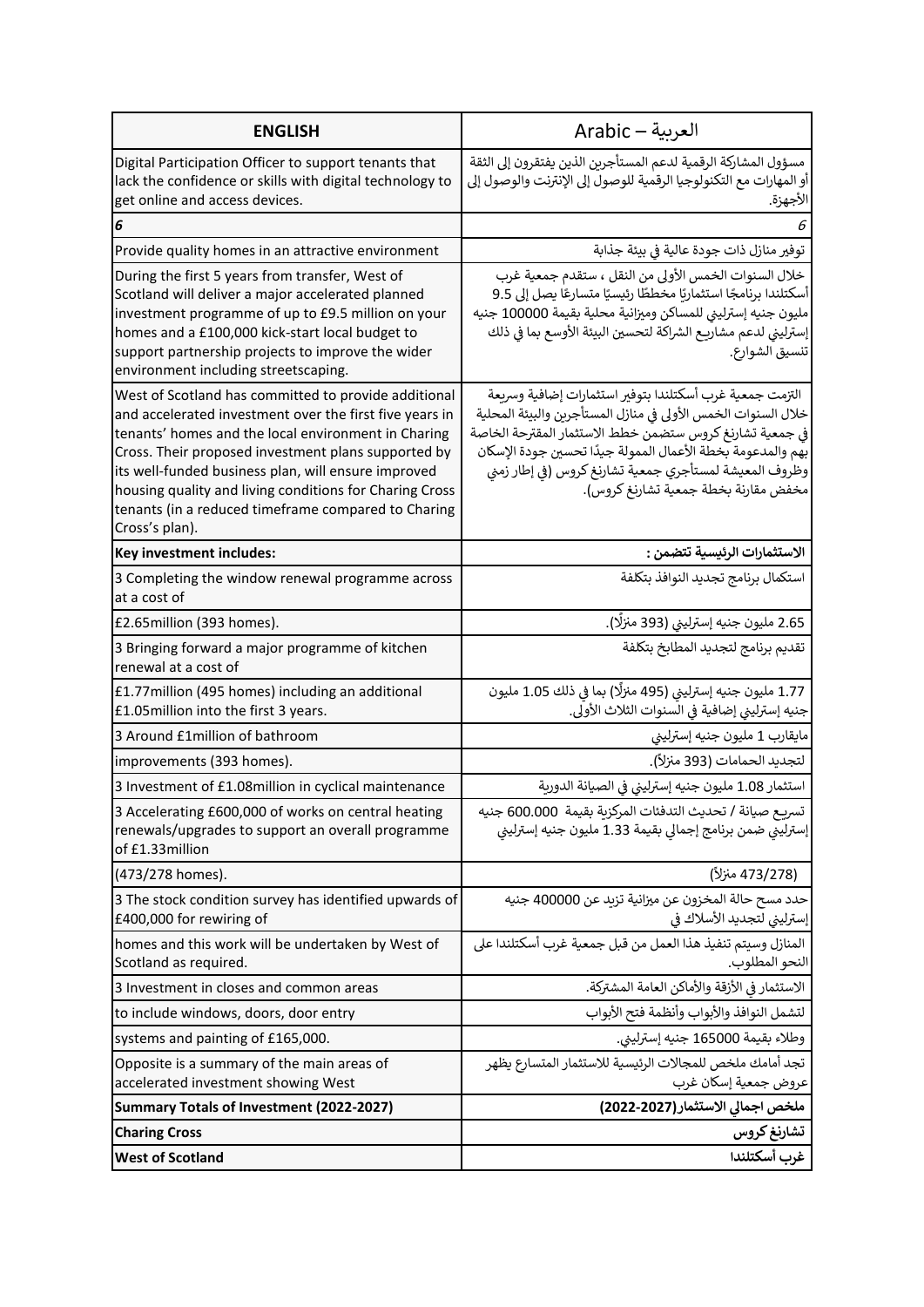| <b>ENGLISH</b>                                                                                                                                                                                                                                                                                                         | العربية — Arabic                                                                                                                                                                                                                            |
|------------------------------------------------------------------------------------------------------------------------------------------------------------------------------------------------------------------------------------------------------------------------------------------------------------------------|---------------------------------------------------------------------------------------------------------------------------------------------------------------------------------------------------------------------------------------------|
| Kitchens                                                                                                                                                                                                                                                                                                               | المطابخ                                                                                                                                                                                                                                     |
| £727k                                                                                                                                                                                                                                                                                                                  | 727 ألف جنيه إسترليني                                                                                                                                                                                                                       |
| £1.777m                                                                                                                                                                                                                                                                                                                | 1.777 مليون جنيه إسترليني                                                                                                                                                                                                                   |
| <b>Boilers and radiators</b>                                                                                                                                                                                                                                                                                           | التدفئات وسخانات المياه                                                                                                                                                                                                                     |
| £733k                                                                                                                                                                                                                                                                                                                  | 733 ألف جنيه إسترليني                                                                                                                                                                                                                       |
| £1.333m                                                                                                                                                                                                                                                                                                                | 1.333 مليون جنيه إسترليني                                                                                                                                                                                                                   |
| <b>Bathrooms</b>                                                                                                                                                                                                                                                                                                       | الحمامات                                                                                                                                                                                                                                    |
| £797k                                                                                                                                                                                                                                                                                                                  | 797 ألف جنيه إسترليني                                                                                                                                                                                                                       |
| £997k                                                                                                                                                                                                                                                                                                                  | 997 ألف جنيه إسترليني                                                                                                                                                                                                                       |
| Windows                                                                                                                                                                                                                                                                                                                | النوافذ                                                                                                                                                                                                                                     |
| £2.455m                                                                                                                                                                                                                                                                                                                | 2.455 مليون جنيه إسترليني                                                                                                                                                                                                                   |
| £2.655m                                                                                                                                                                                                                                                                                                                | 2.655 مليون جنيه إسترليني                                                                                                                                                                                                                   |
| <b>TOTAL</b>                                                                                                                                                                                                                                                                                                           | المجموع                                                                                                                                                                                                                                     |
| £4.712m                                                                                                                                                                                                                                                                                                                | 4.712 مليون جنيه إسترليني                                                                                                                                                                                                                   |
| £6.762m                                                                                                                                                                                                                                                                                                                | 6.762 مليون جنيه إسترليني                                                                                                                                                                                                                   |
| of Scotland proposals compared to Charing Cross<br>current investment plans.                                                                                                                                                                                                                                           | أسكتلندا مقارنة بخطط استثمار جمعية إسكان تشارنغ كروس الحالية.                                                                                                                                                                               |
| West of Scotland will make an initial investment of<br>£100,000 in a kick-start fund to improve the local<br>external environment in the five years to 31 March<br>2027. This is new additional expenditure as Charing<br>Cross do not currently have plans to invest in external<br>environmental improvements.       | ستقوم جمعية غرب أسكتلندا باستثمار أولى قدره 100000 جنيه<br>إسترليني لتحسين البيئة الخارجية المحلية في السنوات الخمس حتى<br>31 مارس 2027. هذه نفقات إضافية جديدة حيث ليس لجمعية<br>تشارنغ كروس خطط حالية للاستثمار في تحسين البيئة الخارجية. |
| West of Scotland will work with the new Woodlands<br>and Garnethill Residents Association to gather views<br>on how to improve the attractiveness and<br>management of the local environment<br>(streetscape/active travel initiatives) in partnership<br>with Glasgow City Council and local partners and<br>funders. | ستعمل جمعية غرب أسكتلندا مع جمعيتي إسكان وودلاند وغارنيت<br>هيل الجديدتين لجمع وجهات النظر حول كيفية تحسين جاذبية<br>وإدارة البيئة المحلية (الشوارع / مبادرات السفر النشطة) بالشراكة مع<br>مجلس مدينة غلاسكو والشركاء والممولين المحليين.   |
| West of Scotland will provide a high-quality and<br>responsive repairs service to Charing Cross                                                                                                                                                                                                                        | ستوفر جمعية غرب أسكتلندا خدمة إصلاح عالية الجودة وسربعة<br>الاستجابة إلى مستأجري وعملاء تشارنغ كروس.                                                                                                                                        |
| tenants and customers. They will have access to West<br>of Scotland's self-service Customer App                                                                                                                                                                                                                        | حيث أنهم سيتمكنون من استخدام الخدمة الذاتية في تطبيق العملاء<br>التابع لجمعية غرب أسكتلندا                                                                                                                                                  |
| which they can access 24/7 to report repairs and view<br>repairs history.                                                                                                                                                                                                                                              | التي يمكنهم الوصول إليها على مدار الساعة طوال أيام الأسبوع<br>للإبلاغ عن طلبات التصليح وعرض سجل التصليح.                                                                                                                                    |
| Target response times for repairs based on the<br>following key performance indicators:                                                                                                                                                                                                                                | أوقات الاستجابة لطلبات التصليح بناءً على مؤشرات الأداء الرئيسية<br>التالية:                                                                                                                                                                 |
| 3 Emergency - 4 hours                                                                                                                                                                                                                                                                                                  | الحالات الطارئة - 4 ساعات                                                                                                                                                                                                                   |
| 3 Non-Emergency - 6 days                                                                                                                                                                                                                                                                                               | الحالات غير الطارئة — 6 أيام                                                                                                                                                                                                                |
| West of Scotland operate an appointment service for<br>all non-emergency repairs to ensure that the repair is<br>completed at the tenant's convenience (including<br>Thursday evening and Saturday morning<br>appointments). 7                                                                                         | تقوم جمعية غرب أسكتلندا بتوفير خدمة تحديد المواعيد لجميع<br>طلبات التصليح غير الطارئة لضمان اكتمال التصليح فى الوقت الذي<br>يناسب المستأجر (بما في ذلك مواعيد مساء الخميس وصباح<br>السبت). 7                                                |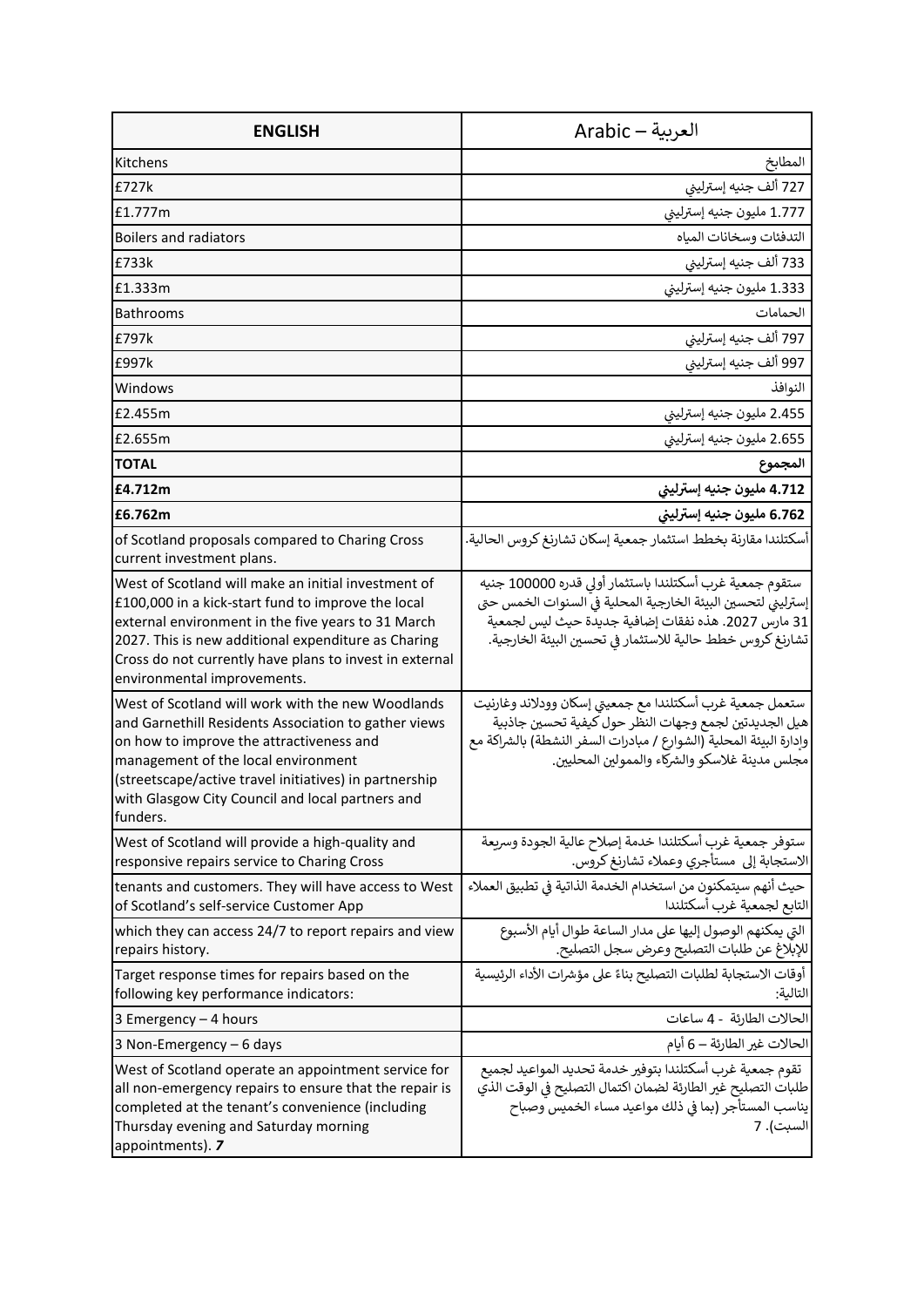| <b>ENGLISH</b>                                                                                                                                                                                                                                                                                                                                                                   | العربية — Arabic                                                                                                                                                                                                                                     |
|----------------------------------------------------------------------------------------------------------------------------------------------------------------------------------------------------------------------------------------------------------------------------------------------------------------------------------------------------------------------------------|------------------------------------------------------------------------------------------------------------------------------------------------------------------------------------------------------------------------------------------------------|
| Deliver excellent and culturally sensitive services and<br>greater opportunities                                                                                                                                                                                                                                                                                                 | تقديم خدمات ممتازة وفرصًا أكبر تتناسب مع الثقافات المختلفة                                                                                                                                                                                           |
| West of Scotland will provide services that recognises<br>and embraces the needs of tenants and<br>customers. This will include the implementation of<br>modernised service delivery arrangements for Charing<br>Cross tenants and factoring service customers that<br>will put you at the heart of everything they do and<br>providing a range of support services for tenants. | ستوفر جمعية غرب أسكتلندا خدمات تعترف باحتياجات<br>المستأجرين والعملاء وتحتضنها. وسيشمل ذلك تنفيذ ترتيبات تقديم<br>الخدمة الحديثة لمستأجري جمعية تشارنغ كروس والمالكين<br>المساهمين. إن من أولوبات الجمعية توفير مجموعة من خدمات<br>الدعم للمستأجرين. |
| West of Scotland is committed to implementing a new<br>customer focused approach to providing services. For<br>the tenants and factoring service customers in<br>Charing Cross this will involve greater choice and<br>flexibility in how you access services, including:                                                                                                        | تلتزم جمعية غرب أسكتلندا بتنفيذ نهج جديد يركز على العملاء<br>لتقديم الخدمات. بالنسبة للمستأجرين والمالكين المساهمين في<br>جمعية تشارنغ كروس ، فسيتضمن ذلك مزيدًا من الخيارات والمرونة<br>في طرق الوصول إلى الخدمات ، بما في ذلك:                     |
| A specialist Customer Service Team to manage all<br>enquiries made by telephone, email or social media.                                                                                                                                                                                                                                                                          | فريق خدمة عملاء متخصص لإدارة جميع الاستفسارات التي تصل<br>عبر الهاتف أو البريد الإلكتروني أو وسائل التواصل الاجتماعي.                                                                                                                                |
| Access to West of Scotland's Customer App which<br>offers 24/7 access to key tenancy information and the<br>ability to request a number of services requests.                                                                                                                                                                                                                    | الوصول إلى تطبيق عملاء جمعية غرب أسكتلندا الذي يوفر وصولاً<br>على مدار الساعة طوال أيام الأسبوع إلى معلومات الإيجار الرئيسية<br>والقدرة على طلب عدد من الخدمات.                                                                                      |
| West of Scotland will keep the current Charing Cross<br>office as a community Hub where West of Scotland<br>and other agencies can deliver local community<br>services to meet the needs of tenants                                                                                                                                                                              | ستحتفظ جمعية غرب أسكتلندا بمكتب جمعية تشارنغ كروس<br>الحالي كمركز مجتمعى حيث يمكن لجمعية غرب أسكتلندا والوكالات<br>الأخرى استخدامه لتقديم الخدمات للمجتمع المحلى وتلبية<br>احتياجات المستأجرين                                                       |
| and residents.                                                                                                                                                                                                                                                                                                                                                                   | والمالكين.                                                                                                                                                                                                                                           |
| Tenants of Charing Cross will have access to West of<br>Scotland's community support and tenancy support<br>services at no additional cost, including the following:                                                                                                                                                                                                             | سيتمكن مستأجرو جمعية تشارنغ كروس من الوصول إلى خدمات<br>دعم المجتمع ودعم الإيجار في غرب أسكتلندا دون أي تكلفة إضافية ،<br>بما فى ذلك ما يلى:                                                                                                         |
| Older Persons Service including Retirement Assistants                                                                                                                                                                                                                                                                                                                            | خدمة كبار السن بما فى ذلك مساعدي التقاعد                                                                                                                                                                                                             |
| Handy Persons service to assist with small repairs and<br>jobs around                                                                                                                                                                                                                                                                                                            | خدمة  Handy Persons للمساعدة في خدمات التصليح الصغيرة<br>والمهام في أنحاء                                                                                                                                                                            |
| the home                                                                                                                                                                                                                                                                                                                                                                         | المنزل                                                                                                                                                                                                                                               |
| <b>Energy and Money Advice</b>                                                                                                                                                                                                                                                                                                                                                   | نصائح الطاقة والمال                                                                                                                                                                                                                                  |
| Starter packs for new tenants                                                                                                                                                                                                                                                                                                                                                    | دليل للمستأجرين الجدد                                                                                                                                                                                                                                |
| Furniture upcycling service                                                                                                                                                                                                                                                                                                                                                      | خدمة إعادة تدوير الأثاث                                                                                                                                                                                                                              |
| A digital device lending library and digital support                                                                                                                                                                                                                                                                                                                             | مكتبة إعارة الأجهزة الرقمية والدعم الرقمى                                                                                                                                                                                                            |
| 8                                                                                                                                                                                                                                                                                                                                                                                | 8                                                                                                                                                                                                                                                    |
| Strong Governance and Financial Strength                                                                                                                                                                                                                                                                                                                                         | حكم قوي وقوة مالية                                                                                                                                                                                                                                   |
| West of Scotland's transfer promise will ensure that<br>the combined organisation will be a                                                                                                                                                                                                                                                                                      | سيضمن وعد غرب أسكتلندا الانتقالي أن تكون المنظمة المندمجة                                                                                                                                                                                            |
| well-managed and governed and financially strong<br>housing association that delivers best value for<br>tenants.                                                                                                                                                                                                                                                                 | جمعية إسكان تدار بشكل جيد ومحكومة وقوبة مالياً تقدم أفضل<br>الخدمات للمستأجرين.                                                                                                                                                                      |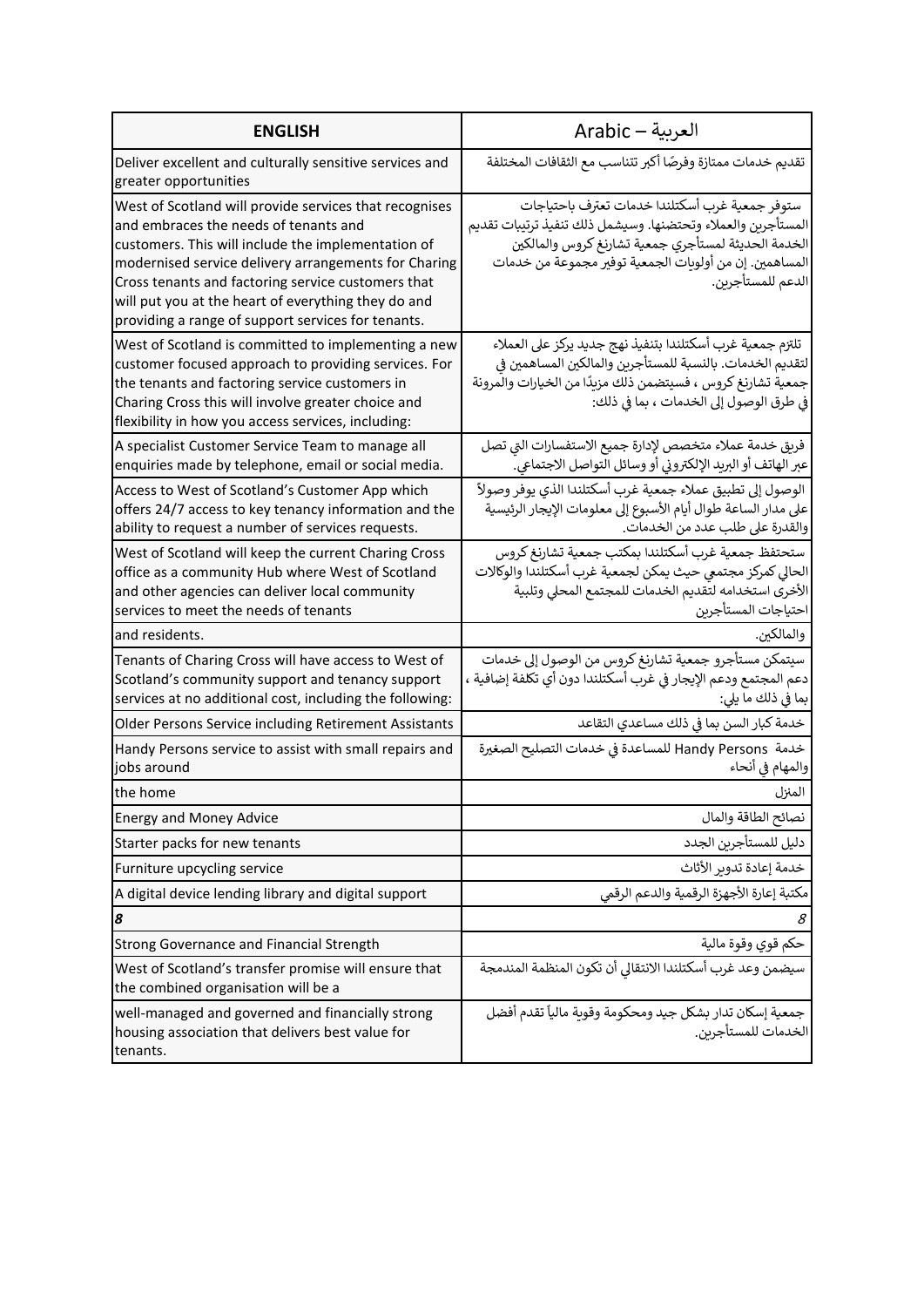| <b>ENGLISH</b>                                                                                                                                                                                                                                                                                                                                                                                                                                                                                                                                                                                                                                                        | العربية — Arabic                                                                                                                                                                                                                                                                                                                                                                                                                                                                                                                           |
|-----------------------------------------------------------------------------------------------------------------------------------------------------------------------------------------------------------------------------------------------------------------------------------------------------------------------------------------------------------------------------------------------------------------------------------------------------------------------------------------------------------------------------------------------------------------------------------------------------------------------------------------------------------------------|--------------------------------------------------------------------------------------------------------------------------------------------------------------------------------------------------------------------------------------------------------------------------------------------------------------------------------------------------------------------------------------------------------------------------------------------------------------------------------------------------------------------------------------------|
| Charing Cross is currently governed by its own<br>Management Committee. If the transfer goes ahead<br>West of Scotland will become responsible for the<br>homes and services. West of Scotland has a strong<br>and skilled Management Board with a mix of tenants<br>and general members that will ensure full compliance<br>with regulatory Standards, good governance, scrutiny,<br>and robust decision making. They have<br>comprehensive and effective governance<br>arrangements in place which meet all legal and<br>regulatory requirements, including the standards set<br>out in the Scottish Housing Regulator's Regulatory<br>Framework.                   | تخضع جمعية إسكان تشارنغ كروس حاليًا لإدارة لجنة الإدارة<br>الخاصة بها. إذا تم المضي قدماً بخطة الانتقال، فستصبح جمعية<br>غرب أسكتلندا مسؤولة عن المنازل والخدمات. لدى جمعية غرب<br>أسكتلندا مجلس إدارة قوي وماهر مع مزيج من المستأجرين<br>والأعضاء العامين الذين سيضمنون الامتثال الكامل للمعايير التنظيمية<br>والحوكمة الرشيدة والتدقيق واتخاذ القرارات القوية. لديهم ترتيبات<br>حوكمة شاملة وفعالة مطبقة تلبى جميع المتطلبات القانونية<br>والتنظيمية ، بما في ذلك المعايير المنصوص عليها في الإطار التنظيمى<br>لمنظم الإسكان الأسكتلندي. |
| West of Scotland is committed to working closely with<br>local residents and will establish a new residents<br>association representing the Woodlands and<br>Garnethill communities and increased opportunities<br>for Charing Cross tenants to participate in decision<br>making. Charing Cross tenants will also have the<br>opportunity to join West of Scotland's Tenant<br>Advisory Group.                                                                                                                                                                                                                                                                       | تلتزم  جمعية غرب أسكتلندا بالعمل عن كثب مع السكان المحليين<br>وستؤسس جمعية جديدة للسكان في وودلاند وغارنيت هيل. كما<br>وستزيد من فرص المشاركة في صنع القرار لمستأجري جمعية تشارنغ<br>كروس. كما ستتيح الفرصة لمستأجري جمعية تشارنغ كروس<br>للانضمام إلى المجموعة الاستشارية للمستأجرين التابعة لمجموعة<br>غرب أسكتلندا.                                                                                                                                                                                                                     |
| West of Scotland is a financially strong and resilient<br>organisation. Sound ongoing financial management<br>complements this financial strength and underpins<br>the delivery of their business plan objectives. Through<br>the transfer of engagements, West of Scotland's<br>system of governance and financial strength will apply<br>to the combined organisation, providing sound and<br>compliant future governance and long term financial<br>viability. Opportunities to reduce the combined costs<br>of the two Associations will support better value for<br>money and enable resources to be directed more to<br>the issues that matter most to tenants. | إن جمعية غرب أسكتلندا منظمة قوبة ومرنة من الناحية المالية.<br>تكمل الإدارة المالية السليمة هذه القوة المالية وتدعم تحقيق أهداف<br>خطة العمل الخاصة بهم. من خلال نقل الارتباطات ، سيتم تطبيق<br>نظام الحوكمة والقوة المالية لغرب أسكتلندا على المنظمة المندمجة ،<br>مما يوفر حوكمة مستقبلية سليمة ومتوافقة مع استمرارية مالية طويلة<br>الأجل. إن تقليل التكاليف الإجمالية للرابطتين ستقدم فرص لتوفير<br>خدمات أفضل وتوجيه بالموارد إلى القضايا التي تهم المستأجرين أكثر.                                                                    |
| Developing our People                                                                                                                                                                                                                                                                                                                                                                                                                                                                                                                                                                                                                                                 | تطوير سكاننا                                                                                                                                                                                                                                                                                                                                                                                                                                                                                                                               |
| West of Scotland transfer promise involves ensuring<br>the local team is well managed and supported to<br>achieve their best for you and the local<br>community. The transfer to West of Scotland will<br>provide a highly experienced and skilled management<br>team to lead the local Charing Cross team to deliver<br>excellent services and ensure long term success.                                                                                                                                                                                                                                                                                             | ينطوي وعد النقل في غرب أسكتلندا على ضمان إدارة الفريق المحلى<br>ودعمه بشكل جيد لتحقيق أفضل ما لديهم لك وللمجتمع المحلى.<br>سيوفر الانتقال إلى غرب أسكتلندا فرىقًا إداربًا ذا خبرة ومهارة عالية<br>لقيادة فريق جمعية تشارنغ كروس المحلى لتقديم خدمات ممتازة<br>وضمان النجاح على المدى الطويل.                                                                                                                                                                                                                                               |
| Opportunities for the small Charing Cross staff team<br>will also improve through the transfer, including wide<br>ranging learning activities that focus on helping them<br>to achieve their best. A wide range of inhouse<br>specialist business support services will be available to<br>Charing Cross Team members to support local service<br>delivery. The provision of modern ICT equipment for<br>the local staff team would also provide them with the<br>flexibility to work more in the community.                                                                                                                                                          | ستتحسن الفرص لفريق جمعية تشارنغ كروس الصغير أيضًا من<br>خلال النقل ، بما في ذلك أنشطة تعليمية واسعة النطاق تركز على<br>مساعدتهم على تحقيق أفضل ما لديهم. ستتوفر مجموعة كبيرة من<br>خدمات دعم الأعمال المتخصصة الداخلية لأعضاء الفربق لدعم<br>تقديم الخدمات المحلية. كما أن توفير معدات تكنولوجيا المعلومات<br>والاتصالات الحديثة لفريق الموظفين المحليين من شأنه أن يوفر لهم<br>المرونة للعمل بشكل أكبر في المجتمع.                                                                                                                        |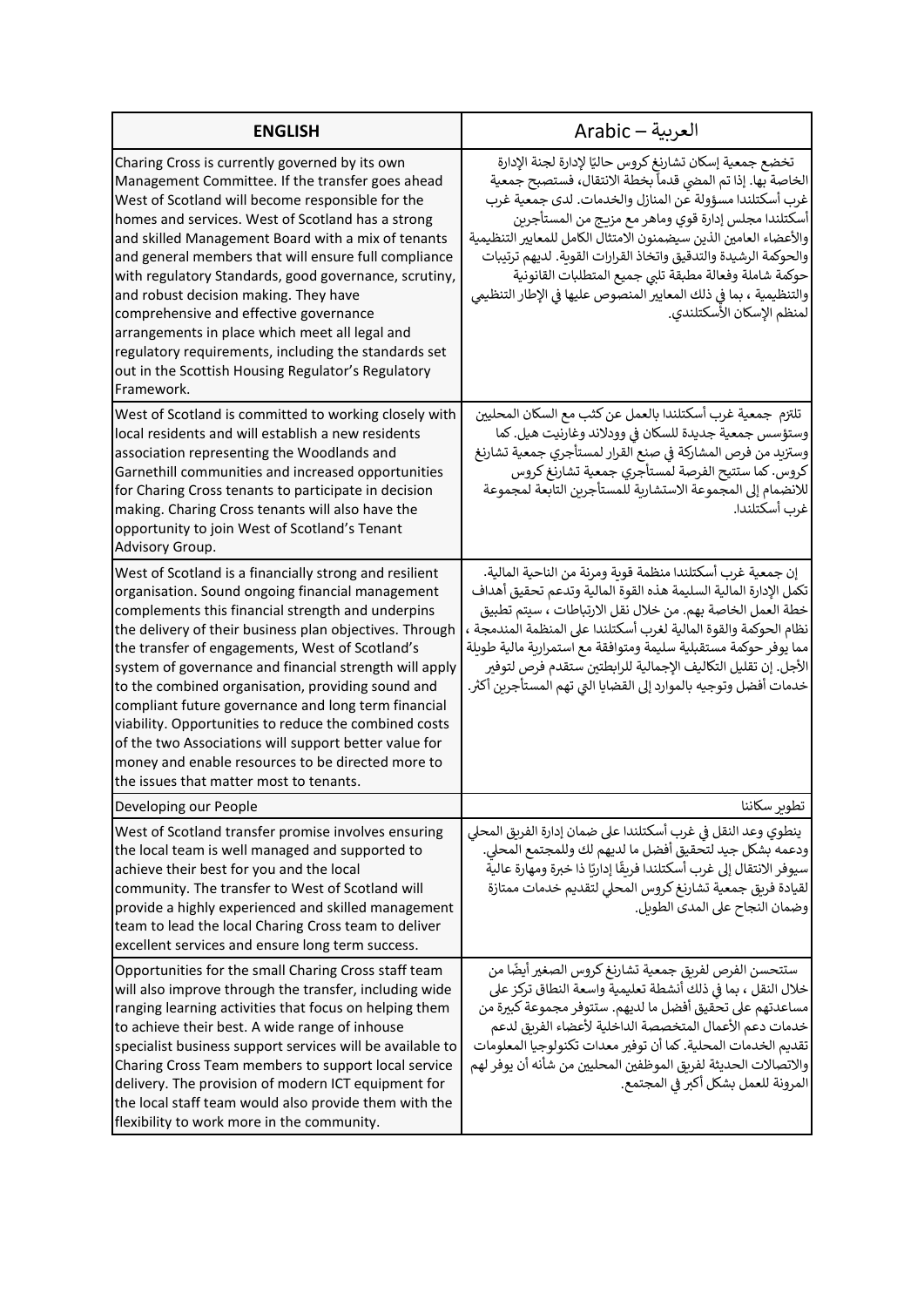| <b>ENGLISH</b>                                                                                                                                                                                                                                                                                                                                                                                                     | العربية — Arabic                                                                                                                                                                                                                                                                                                                                                                                 |
|--------------------------------------------------------------------------------------------------------------------------------------------------------------------------------------------------------------------------------------------------------------------------------------------------------------------------------------------------------------------------------------------------------------------|--------------------------------------------------------------------------------------------------------------------------------------------------------------------------------------------------------------------------------------------------------------------------------------------------------------------------------------------------------------------------------------------------|
| West of Scotland have in place new values and a<br>values framework which is being implemented across<br>West of Scotland's activities. This values framework<br>forms the basis of their new Customer Care Charter<br>which will help ensure all customers receive a high-<br>quality service and includes the timescales customers<br>should expect when contacting West of Scotland or<br>requesting a service. | يوجد في غرب أسكتلندا قيم جديدة وإطار عمل للقيم يتم تنفيذه<br>عبر أنشطة غرب أسكتلندا. يشكل إطار عمل القيم هذا أساس ميثاق<br>رعاية العملاء الجديد الخاص بهم والذي سيساعد في ضمان حصول<br>جميع العملاء على خدمة عالية الجودة ويتضمن الجداول الزمنية التي<br>يجب أن يتوقعها العملاء عند الاتصال بغرب أسكتلندا أو طلب خدمة                                                                            |
| You can view the Charter at www.westscot.co.uk.                                                                                                                                                                                                                                                                                                                                                                    | يمكنك الاطلاع على هذا الميثاق من خلال<br>www.westscot.co.uk.                                                                                                                                                                                                                                                                                                                                     |
| http://www.westscot.co.uk/                                                                                                                                                                                                                                                                                                                                                                                         | http://www.westscot.co.uk/                                                                                                                                                                                                                                                                                                                                                                       |
| 9                                                                                                                                                                                                                                                                                                                                                                                                                  |                                                                                                                                                                                                                                                                                                                                                                                                  |
| <b>What Happens Next?</b>                                                                                                                                                                                                                                                                                                                                                                                          | ماهي الخطوة المقبلة؟                                                                                                                                                                                                                                                                                                                                                                             |
| The publication of this Stage 1 Consultation Notice<br>marks the start of formal tenant consultation<br>process. There are three main stages involved in the<br>consultation:                                                                                                                                                                                                                                      | يمثل نشر إشعار الاستشارة للمرحلة الأولى بداية عملية التشاور<br>الرسمية للمستأجر. هناك ثلاث مراحل رئيسية متضمنة في<br>الاستشارة:                                                                                                                                                                                                                                                                  |
| <b>STAGE 1</b>                                                                                                                                                                                                                                                                                                                                                                                                     | المرحلة الأولى                                                                                                                                                                                                                                                                                                                                                                                   |
| Over the next month we are inviting you to share your<br>views on the transfer plans and West of Scotland's<br>offer. You have a right to                                                                                                                                                                                                                                                                          | ندعوك خلال الشهر القادم لمشاركة آرائك حول خطط النقل<br>وعرض جمعية غرب أسكتلندا. لديك الحق في                                                                                                                                                                                                                                                                                                     |
| make representations and provide any feedback on<br>the plans during this period. It's important that you let<br>us know your thoughts on the proposals by Monday<br>4 <sup>th</sup> April 2022.                                                                                                                                                                                                                   | تقديم المداخلات وأي ملاحظات على الخطط خلال هذه الفترة. من<br>المهم أن تخبرنا بأفكارك حول المقترحات بحلول يوم الاثنين 4 أبريل<br>.2022                                                                                                                                                                                                                                                            |
| We plan to contact every tenant directly to find out<br>their views on the transfer offer and staff from<br>Charing Cross and West of Scotland will be visiting<br>tenants in the coming weeks. If you are not home<br>when we visit, we will give you a call. If you do not<br>want a visit from us at this time, please let us know by<br>phoning 0141 333 0404 or<br>emailing transfer@cxha.org.uk              | نحن نخطط للاتصال بكل مستأجر مباشرة لمعرفة وجهات نظرهم<br>حول عرض النقل وسوف يقوم موظفون من جمعيتي غرب أسكتلندا<br>و تشارنغ كروس بزيارة المستأجرين في الأسابيع القادمة. إذا لم تكن في<br>المنزل عند زيارتنا ، فسنقوم بالاتصال بك. إذا كنت لا ترغب في زيارة<br>منا في الوقت الحالي ، فيرجى إخبارنا عن طريق الاتصال على الرقم<br>0404 333 0411 أو عبر البريد الإلكتروني إلى<br>transfer@cxha.org.uk |
| transfer@cxha.org.uk                                                                                                                                                                                                                                                                                                                                                                                               | transfer@cxha.org.uk                                                                                                                                                                                                                                                                                                                                                                             |
| The safety of you, your family and our staff is our<br>priority and any face-to-face contact with tenants will<br>be in line with Scottish Government COVID guidance.                                                                                                                                                                                                                                              | تهمنا سلامتك وسلامة عائلتك وموظفينا وأى اتصال يجري وجهاً<br>لوجه مع المستأجرين سيكون متماشياً مع إرشادات الحكومة<br>الاسكتلندية الخاص بكوفيد.                                                                                                                                                                                                                                                    |
| <b>STAGE 2</b>                                                                                                                                                                                                                                                                                                                                                                                                     | المرحلة الثانية                                                                                                                                                                                                                                                                                                                                                                                  |
| Once we hear and consider your views on the<br>proposal, we will decide and notify you of any<br>significant changes to the proposals as a result of your<br>feedback.                                                                                                                                                                                                                                             | بمجرد سماع آرائك والنظر فيها بشأن العرض ، سنقرر ونبلغك بأي<br>تغييرات مهمة تطرأ على المقترحات نتيجة للتعليقات التي وصلتنا.                                                                                                                                                                                                                                                                       |
| <b>TENANT BALLOT</b>                                                                                                                                                                                                                                                                                                                                                                                               | اقتراع المستأجرين                                                                                                                                                                                                                                                                                                                                                                                |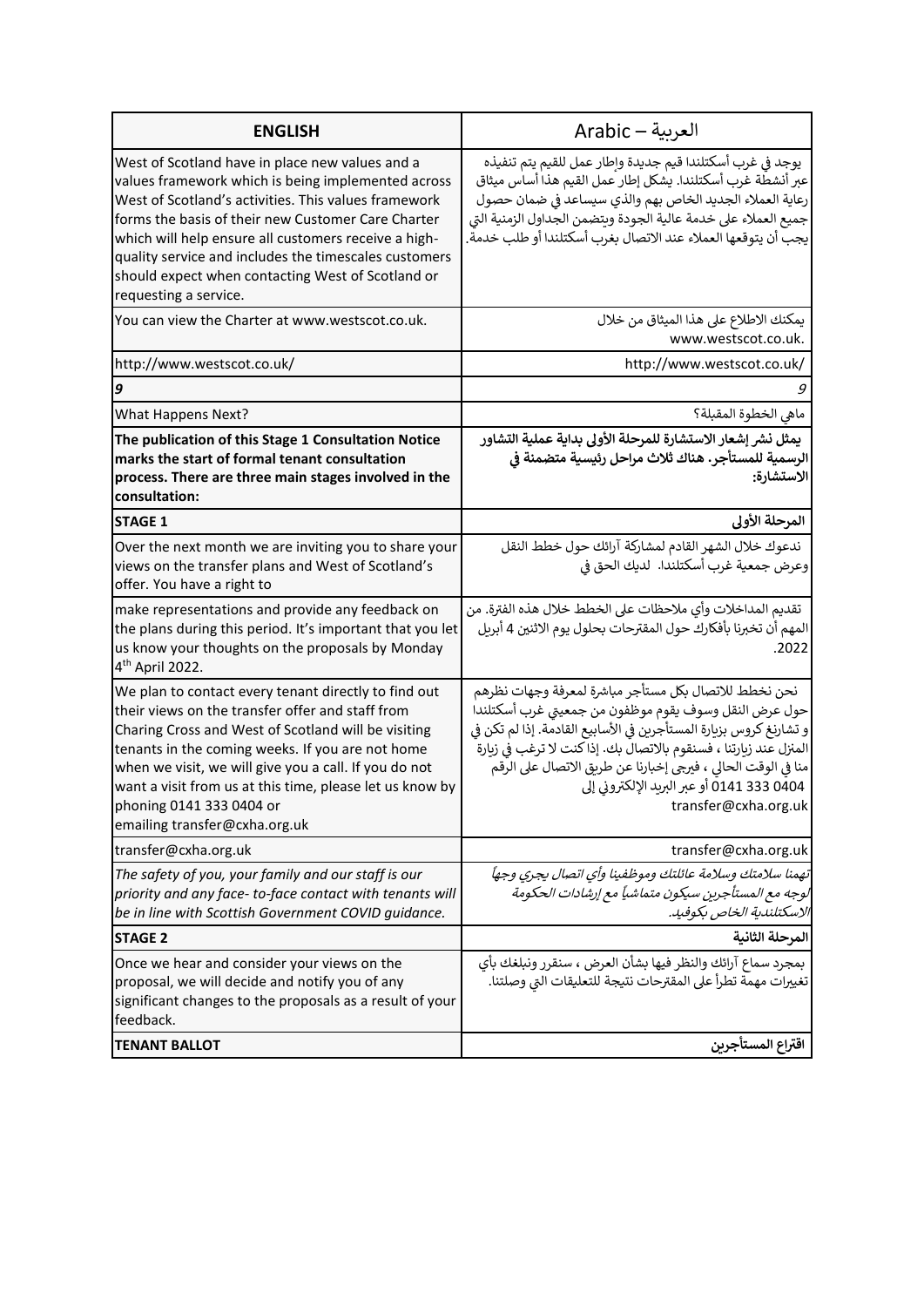| <b>ENGLISH</b>                                                                                                                                                                                                                                                                                                                                                                                                                                                                 | العربية — Arabic                                                                                                                                                                                                                                                                                                                                                                                                |
|--------------------------------------------------------------------------------------------------------------------------------------------------------------------------------------------------------------------------------------------------------------------------------------------------------------------------------------------------------------------------------------------------------------------------------------------------------------------------------|-----------------------------------------------------------------------------------------------------------------------------------------------------------------------------------------------------------------------------------------------------------------------------------------------------------------------------------------------------------------------------------------------------------------|
| If your feedback from Stage 1 is positive, all tenants<br>will be invited to vote in an independent ballot that<br>will run for at least 28 days. We hope to start the<br>Ballot in May 2022. As we get closer to the ballot<br>phase, you will receive a pre ballot alert and then your<br>ballot paper in the post and information on the<br>different ways you can vote.                                                                                                    | إذا كانت ملاحظاتك من المرحلة الأولى إيجابية ، فستتم دعوة جميع<br>المستأجرين للتصويت في اقتراع مستقل يستمر لمدة 28 يومًا على<br>الأقل. نأمل أن نبدأ الاقتراع في مايو 2022. مع اقترابنا من مرحلة<br>الاقتراع ، ستتلقى تنبيهًا قبل الاقتراع ثم ورقة الاقتراع بالبريد ومعلومات<br>حول الطرق المختلفة التي يمكنك من خلالها التصويت.                                                                                  |
| Your views are very important so please read this<br>leaflet carefully and on the back page you can                                                                                                                                                                                                                                                                                                                                                                            | آرائك مهمة جدًا ، لذا يرجى قراءة هذه النشرة بعناية ويمكنك<br>معرفة المزيد عن طرق المشاركة                                                                                                                                                                                                                                                                                                                       |
| find out how you can get involved. Please get in<br>touch with us by Monday 4 <sup>th</sup> April to give us your<br>feedback.                                                                                                                                                                                                                                                                                                                                                 | في الورقة الخلفية. يرجى الاتصال بنا بحلول يوم الاثنين 4 أبريل<br>لتزويدنا بتعليقاتك.                                                                                                                                                                                                                                                                                                                            |
| When the ballot opens, we would encourage you to<br>vote 'Yes' to the transfer to West of Scotland. The<br>transfer will only happen if a majority of tenants vote<br>for it. This is your choice, and your vote really does<br>count.                                                                                                                                                                                                                                         | عندما يبدأ الاقتراع ، نشجعك على التصويت بـ "نعم" للانتقال إلى<br>جمعية غرب أسكتلندا. لن يحدث النقل إلا إذا صوتت أغلبية<br>المستأجرين بنعم. هذا هو اختيارك ، وتصويتك مهم للغاية.                                                                                                                                                                                                                                 |
| 10                                                                                                                                                                                                                                                                                                                                                                                                                                                                             | <i>10</i>                                                                                                                                                                                                                                                                                                                                                                                                       |
| 'HaveYour Say' Tenant Consultation Events                                                                                                                                                                                                                                                                                                                                                                                                                                      | جلسات استشارة المستأجرين " قم بالتصويت"                                                                                                                                                                                                                                                                                                                                                                         |
| <b>Consultation Events</b>                                                                                                                                                                                                                                                                                                                                                                                                                                                     | جلسات استشارة                                                                                                                                                                                                                                                                                                                                                                                                   |
| We have planned consultation events so that you can<br>come together with other tenants and hear more<br>about the proposed transfer and transfer promises,<br>ask questions and have your say.                                                                                                                                                                                                                                                                                | لقد قمنا بترتيب جلسات استشارية حتى تتمكن من الاجتماع مع<br>مستأجرين آخرين والاستماع إلى المزيد حول وعود النقل والتحويل<br>المقترحة ، وطرح الأسئلة وإبداء رأيك.                                                                                                                                                                                                                                                  |
| We would love to see you at one of the events below<br>and hear your views. At the Roadshows you will hear<br>from Brian Gannon (CEO, West of Scotland), Mags<br>Lightbody (Partnership Advisor) and Ilene Campbell<br>from TIS on the proposals. At the drop-in sessions<br>staff from Charing Cross and West of Scotland will be<br>available for any tenant who would like to drop in for<br>a more informal chat on the proposed transfer and<br>the benefits for tenants. | نود رؤيتك في أحد هذه الجلسات أدناه والاستماع إلى آرائك. في جلسة<br>الأسئلة والأجوبة، سوف تستمع إلى الرئيس التنفيذي لجمعية غرب<br>أسكتلندا، السيد براين غاننون، وماغز لايتبودي مستشار الشراكة وإلين<br>كامبل من( TIS ) خدمة معلومات المستأجرين بشأن المقترحات. في<br>الجلسات التي لاتستدعي تحديد موعد، سيكون الموظفين من كلا<br>الجمعيتين موجودين للتحدث وبشكل غير رسمى حول النقل المقترح<br>ومزاياه للمستأجرين. |
| If you cannot attend the below or would prefer an<br>online meeting please let us know and we will get in<br>touch with you.                                                                                                                                                                                                                                                                                                                                                   | إذا لم تتمكن من حضور الجلسات المبينة أدناه  أو كنت تفضل اللقاء<br>عبر الإنترنت ، فيرجى إخبارنا وسنتواصل معك.                                                                                                                                                                                                                                                                                                    |
| <b>Roadshow</b> – Presentation and Q&A Session                                                                                                                                                                                                                                                                                                                                                                                                                                 | <b>جلسة استشارة</b> - عرض تقديمي وأسئلة وأجوبة                                                                                                                                                                                                                                                                                                                                                                  |
| <b>Drop-in session</b> – informal chance for tenants to drop<br>in and ask any questions with staff.                                                                                                                                                                                                                                                                                                                                                                           | <b>جلسة بدون موعد</b> - فرصة غير رسمية للمستأجرين للتسجيل وطرح<br>أي أسئلة مع الموظفين                                                                                                                                                                                                                                                                                                                          |
| If you need any help or assistance to attend the<br>consultation event including an interpreter - just let<br>us know.                                                                                                                                                                                                                                                                                                                                                         | إذا كنت بحاجة إلى أي مساعدة لحضور جلسات الاستشارة بما في<br>ذلك طلب مترجم – قم بإخبارنا.                                                                                                                                                                                                                                                                                                                        |
| To book a place at one of our Roadshows please call<br>0141 333 0404 or email transfer@cxha.org.uk                                                                                                                                                                                                                                                                                                                                                                             | لحجز مكان في أحد جلساتنا ، يرجى الاتصال على الرقم  333 0141<br>0404 أو مراسلتنا عبر البريد الإلكتروني إلى<br>transfer@cxha.org.uk                                                                                                                                                                                                                                                                               |
| transfer@cxha.org.uk                                                                                                                                                                                                                                                                                                                                                                                                                                                           | transfer@cxha.org.uk                                                                                                                                                                                                                                                                                                                                                                                            |
| Date                                                                                                                                                                                                                                                                                                                                                                                                                                                                           | التاريخ                                                                                                                                                                                                                                                                                                                                                                                                         |
| Format                                                                                                                                                                                                                                                                                                                                                                                                                                                                         | نوع الجلسة                                                                                                                                                                                                                                                                                                                                                                                                      |
| Time                                                                                                                                                                                                                                                                                                                                                                                                                                                                           | الوقت                                                                                                                                                                                                                                                                                                                                                                                                           |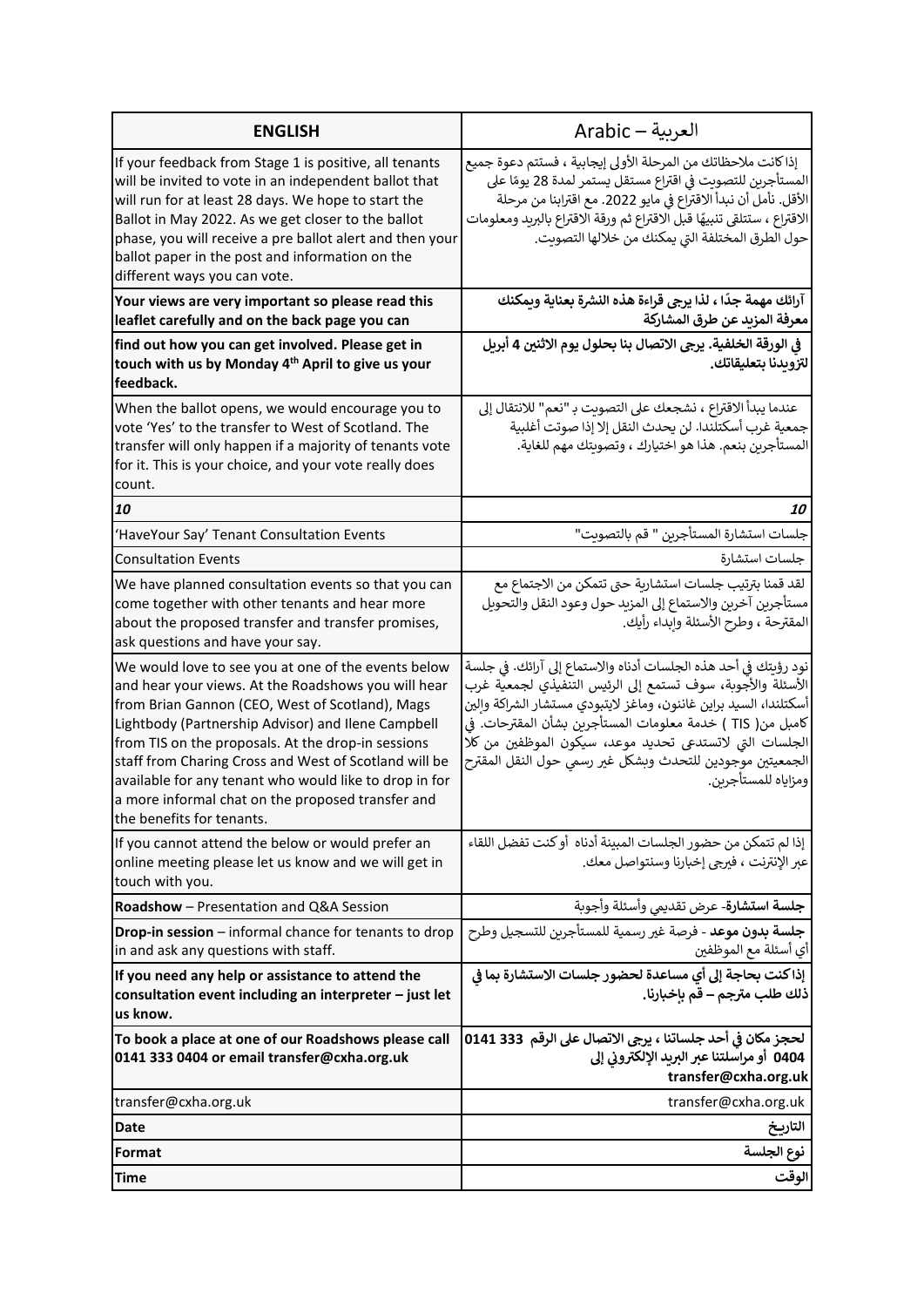| <b>ENGLISH</b>                                                                                                                                                                                                               | العربية — Arabic                                                                                                                                                                                                       |
|------------------------------------------------------------------------------------------------------------------------------------------------------------------------------------------------------------------------------|------------------------------------------------------------------------------------------------------------------------------------------------------------------------------------------------------------------------|
| Location                                                                                                                                                                                                                     | المكان                                                                                                                                                                                                                 |
| Tuesday 22nd March 2022                                                                                                                                                                                                      | الثلاثاء 22 مارس 2022                                                                                                                                                                                                  |
| Roadshows                                                                                                                                                                                                                    | جلسة استشارة                                                                                                                                                                                                           |
| 1pm - 1.45pm 3.45pm - 4.30pm                                                                                                                                                                                                 | 1 – 1.45 ب.ظ – 3.45 – 4.30 مساءً                                                                                                                                                                                       |
| The Albany Conference and Events Centre,                                                                                                                                                                                     | مركز ألباني للمؤتمرات والفعاليات                                                                                                                                                                                       |
| 44 Ashley Street, G3 6DS                                                                                                                                                                                                     | 44 شارع أشلى ، G3 6DS                                                                                                                                                                                                  |
| Drop In                                                                                                                                                                                                                      | جلسة بدون موعد                                                                                                                                                                                                         |
| $2pm - 3.30pm$                                                                                                                                                                                                               | 2 – 3.30 ب.ظ                                                                                                                                                                                                           |
| Roadshow                                                                                                                                                                                                                     | جلسة استشارة أسئلة وأجوىة                                                                                                                                                                                              |
| $5pm-6pm$                                                                                                                                                                                                                    | 5 – 6 مساءً                                                                                                                                                                                                            |
| Fred Paton Day Centre 19 Carrington St, G4 9AJ                                                                                                                                                                               | مركز فريد باتون داي. 19 شارع كارينجتون                                                                                                                                                                                 |
| Drop In                                                                                                                                                                                                                      | جلسة بدون موعد                                                                                                                                                                                                         |
| $6pm - 7pm$                                                                                                                                                                                                                  | 6 – 7 مساءً                                                                                                                                                                                                            |
| Friday 25th March 2022                                                                                                                                                                                                       |                                                                                                                                                                                                                        |
| Roadshows                                                                                                                                                                                                                    | جلسة استشارة أسئلة وأجوبة                                                                                                                                                                                              |
| 1.30pm - 2.15pm 4pm - 4.45pm                                                                                                                                                                                                 | 2.15-1.30 ب.ظ 4.45-4 مساءً                                                                                                                                                                                             |
| Garnethill Multi-Cultural Centre, 21 Rose St,                                                                                                                                                                                | مركز غارنيت هيل لتعددية الثقافات ، 21 شارع روز                                                                                                                                                                         |
| <b>G3 6RE</b>                                                                                                                                                                                                                | G3 6RE                                                                                                                                                                                                                 |
| Drop Ins                                                                                                                                                                                                                     | جلسة بدون موعد                                                                                                                                                                                                         |
| $2.30$ pm $- 3.30$ pm                                                                                                                                                                                                        | 3.30 – 3.30 ب.ظ                                                                                                                                                                                                        |
| Independent Advice FromTIS TheTenants Information<br>Service                                                                                                                                                                 | نصائح مستقلة من (TIS) خدمة معلومات المستأجرين                                                                                                                                                                          |
| The Tenants Information Service (TIS) has been<br>appointed as your free and                                                                                                                                                 | تم تعيين خدمة معلومات المستأجرين (TIS) على مستشارك                                                                                                                                                                     |
| independent advisor to make sure you have all the<br>information and support you need.                                                                                                                                       | المجاني والمستقل للتأكد من حصولك على جميع المعلومات والدعم<br>الذي تحتاجه.                                                                                                                                             |
| They have independently assessed the Business Case<br>that underpins this proposal and have worked with<br>tenants to shape the transfer proposal.                                                                           | لقد قاموا بشكل مستقل بتقييم حالة العمل التي تدعم هذا الاقتراح<br>وعملوا مع المستأجرين لتشكيل اقتراح النقل.                                                                                                             |
| TIS have been involved with Charing Cross tenants<br>from the start, helping them shape the proposal. TIS<br>encourages every tenant to carefully read this booklet<br>and take the opportunity to contribute their thoughts | لقد شاركت خدمة معلومات المستأجربن مع مستأجري جمعية<br>تشارنغ كروس منذ البداية ، حيث ساعدتهم على صياغة العرض.<br>تشجع خدمو معلومات المستأجربن كل مستأجر على قراءة هذا<br>الكتيب بعناية واغتنام الفرصة للمساهمة بأفكارهم |
| and views.                                                                                                                                                                                                                   | ووجهات نظرهم.                                                                                                                                                                                                          |
| You can get it touch with TIS during office hours<br>on: or email info@TIS.org                                                                                                                                               | يمكنك الاتصال بـ TIS خلال ساعات العمل على الرقم:<br>0800 488 0982 أو عبر البريد الإلكتروني info@TIS.org                                                                                                                |
| info@TIS.org                                                                                                                                                                                                                 | info@TIS.org                                                                                                                                                                                                           |
| 11                                                                                                                                                                                                                           | 11                                                                                                                                                                                                                     |
| We are satisfied that the best option for tenants is to<br>transfer to West of Scotland It will secure a                                                                                                                     | نحن مقتنعون بأن الخيار الأفضل للمستأجرين هو الانتقال إلى غرب<br>أسكتلندا لأنه سيضمن                                                                                                                                    |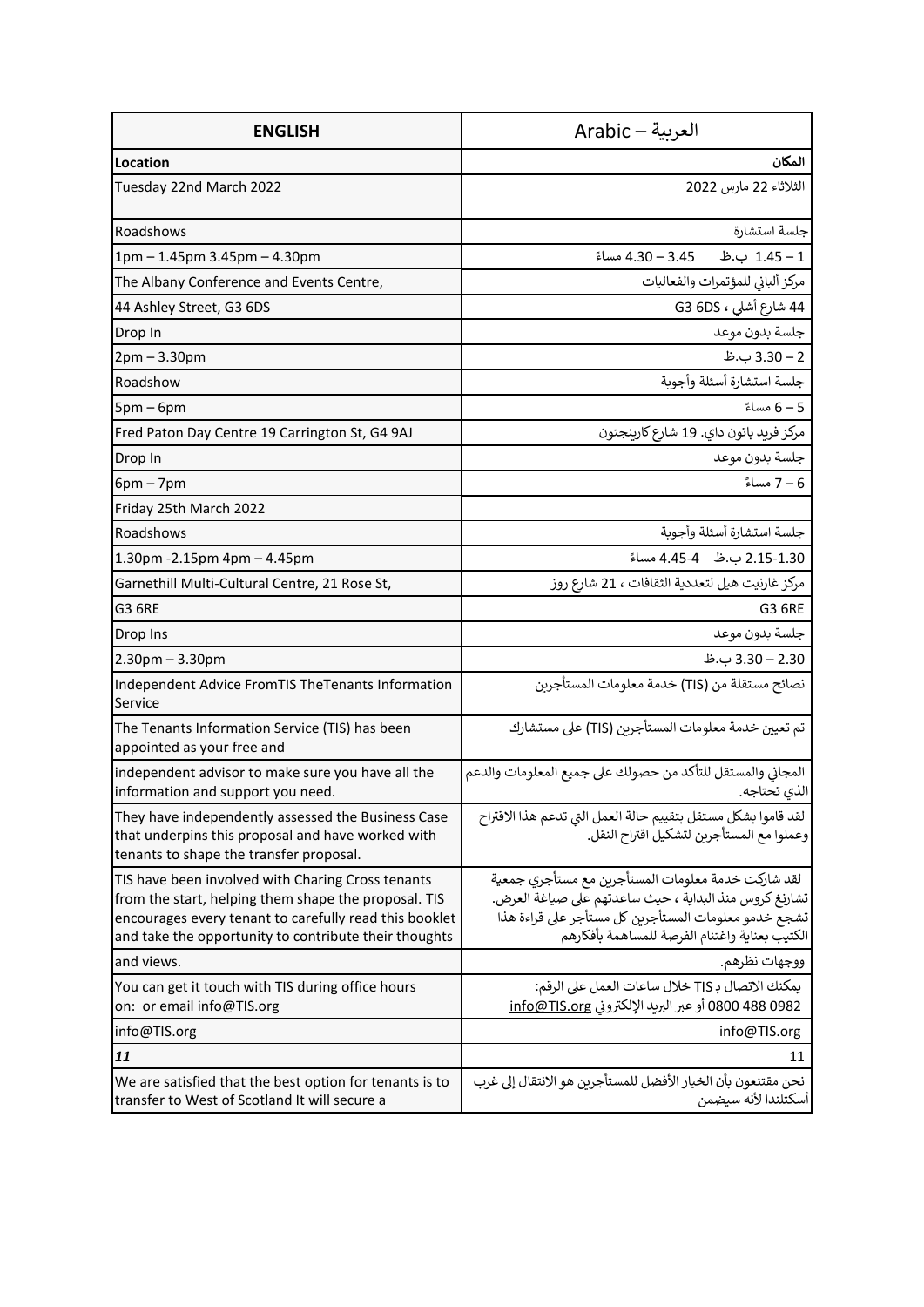| <b>ENGLISH</b>                                                                                                                                                                                                                                                                                                                                                                                                    | العربية — Arabic                                                                                                                                                                                                                                                                                                                                                                                          |
|-------------------------------------------------------------------------------------------------------------------------------------------------------------------------------------------------------------------------------------------------------------------------------------------------------------------------------------------------------------------------------------------------------------------|-----------------------------------------------------------------------------------------------------------------------------------------------------------------------------------------------------------------------------------------------------------------------------------------------------------------------------------------------------------------------------------------------------------|
| rent freeze for 2023/24 and CPI inflation increases as<br>a maximum thereafter. The next 5 years will also see<br>increased investment in your homes and<br>neighbourhood and improve the way services are<br>delivered and managed.                                                                                                                                                                              | تجميد الإيجارات لعام 24/2023 وزيادة تضخم مؤشر أسعار<br>المستهلكين بحد أقصى بعد ذلك. ستشهد السنوات الخمس المقبلة<br>أيضًا زيادة الاستثمار فى منزلك والأحياء المجاورة  ، وتحسين طريقة<br>تقديم الخدمات وإدارتها.                                                                                                                                                                                            |
| I would encourage every tenant to carefully read<br>about the proposed transfer and take the opportunity<br>to give your thoughts and ideas.                                                                                                                                                                                                                                                                      | أود أن أشجع كل مستأجر على قراءة المعلومات حوا النقل المقترح<br>بعناية واغتنام الفرصة لإعطاء أفكارك ووجهات نظرك.                                                                                                                                                                                                                                                                                           |
| As well as speaking to staff from Charing Cross and<br>West of Scotland, you can also speak to the TIS team<br>for impartial advice on the transfer                                                                                                                                                                                                                                                               | بالإضافة إلى التحدث إلى الموظفين من جمعيتي تشارنغ كروس<br>وغرب أسكتلندا ، يمكنك أيضًا التحدث إلى فريق خدمة معلومات<br>المستأجرين للحصول على مشورة محايدة بشأن النقل                                                                                                                                                                                                                                       |
| proposals and what it means for you and your<br>home. We can also help you to get more involved in<br>the process if you'd like too.                                                                                                                                                                                                                                                                              | المقترحات وماذا تعني لك ولمنزلك. يمكننا أيضًا مساعدتك في<br>المشاركة بشكل أكبر في العملية إذا كنت ترغب في ذلك أيضًا.                                                                                                                                                                                                                                                                                      |
| Ilene Campbell, TIS Chief Executive                                                                                                                                                                                                                                                                                                                                                                               | آيلين كامبيل، الرئيس التنفيذي لخدمة معلومات المستأجرين (TIS)                                                                                                                                                                                                                                                                                                                                              |
| <b>Frequently Asked Questions</b>                                                                                                                                                                                                                                                                                                                                                                                 | أسئلة شائعة                                                                                                                                                                                                                                                                                                                                                                                               |
| Why can only tenants vote in the ballot?                                                                                                                                                                                                                                                                                                                                                                          | لماذا يمكن للمستأجرين فقط التصويت في الاقتراع؟                                                                                                                                                                                                                                                                                                                                                            |
| The formal consultation and ballot are on the<br>proposed change of the landlord. Legislation sets out<br>that both the formal consultation and ballots are only<br>a matter for tenants (including joint tenants) with a<br>secure tenancy. The Scottish Housing Regulator's<br>guidance on consultation involving a change of<br>landlord can be accessed<br>at www.housingregulator.gov.scot/for-landlords/sta | إن الاستشارة الرسمية والاقتراع يخصان التغيير المقترح للمالك .<br>ينص التشريـع على أن كلا من الاستشارة الرسمية والاقتراع تخصان<br>المستأجرين (بما في ذلك المستأجرين المشتركين) بعقد إيجار دائم.<br>يمكن الاطلاع على إرشادات منظم الإسكان الاسكتلندي بشأن<br>الاستشارة التي تتضمن تغيير المالك على<br>www.housingregulator.gov.scot/for- landlords/statu<br>tory-guidance/tenant-consultation-and-approval. |
| tutory-guidance/tenant-consultation-and-approval.                                                                                                                                                                                                                                                                                                                                                                 |                                                                                                                                                                                                                                                                                                                                                                                                           |
| http://www.housingregulator.gov.scot/for-                                                                                                                                                                                                                                                                                                                                                                         | http://www.housingregulator.gov.scot/for-                                                                                                                                                                                                                                                                                                                                                                 |
| Do I need to sign a new tenancy agreement if the<br>transfer goes ahead?                                                                                                                                                                                                                                                                                                                                          | هل أحتاج إلى توقيع اتفاقية إيجار جديدة إذا تم النقل؟                                                                                                                                                                                                                                                                                                                                                      |
| No, your tenancy agreement would automatically<br>transfer to West of Scotland Housing Association and<br>all of your existing rights would be fully protected.                                                                                                                                                                                                                                                   | لا ، سيتم نقل اتفاقية الإيجار الخاصة بك تلقائيًا إلى جمعية إسكان<br>غرب أسكتلندا وستكون جميع حقوقك الحالية محمية بالكامل.                                                                                                                                                                                                                                                                                 |
| Will the Charing Cross factoring service be changed?                                                                                                                                                                                                                                                                                                                                                              | هل ستتغير خدمات المساهمة التابعة لجمعية تشارنغ كروس؟                                                                                                                                                                                                                                                                                                                                                      |
| If tenants vote for the transfer to go ahead then the<br>role of factor would automatically transfer to West of<br>Scotland. Your factoring agreement and all existing<br>rights are protected and any monies owed/due and all<br>liabilities would pass to West of Scotland. If the<br>transfer proceeds there would be a fairly seamless<br>transition of the services you receive to West of<br>Scotland.      | إذا صوّت المستأجرون للمضي قدمًا في الانتقال ، فسيتم نقل دور<br>الجمعية المساهمة إلى غرب أسكتلندا. اتفاقية المساهمة الخاصة بك<br>وجميع الحقوق الحالية محمية وأي أموال مستحقة منك واليك<br>وجميع الالتزامات ستنتقل إلى غرب أسكتلندا. إذا تمت عملية النقل ،<br>فسيكون هناك انتقال سلس إلى حد ما للخدمات التى تتلقاها إلى غرب<br>أسكتلندا                                                                     |
| West of Scotland are already a registered property<br>factor and have experience in managing the type of<br>homes that Charing Cross have.                                                                                                                                                                                                                                                                        | إن جمعية غرب أسكتلندا  هي مالك مساهم مسجل ولديها خبرة في<br>إدارة نوع المنازل التي تمتلكها جمعية تشارنغ كروس.                                                                                                                                                                                                                                                                                             |
| What happens to my 'membership' of Charing Cross<br>if the transfer goes ahead?                                                                                                                                                                                                                                                                                                                                   | ماذا يحدث "لعضويتي" في جمعية تشارنغ كروس إذا تم النقل؟                                                                                                                                                                                                                                                                                                                                                    |
| If you hold an existing £1 share in Charing Cross this<br>will transfer to West of Scotland who will issue you a<br>new £1 share membership in West of Scotland.                                                                                                                                                                                                                                                  | إذا كنت تمتلك سهمًا حالياً بقيمة 1 جنيه إسترليني في جمعية تشارنغ<br>كروس ، فسيتم نقله إلى جمعية غرب أسكتلندا التي ستصدر لك<br>عضوية جديدة بقيمة 1 جنيه إسترليني في جمعيتها.                                                                                                                                                                                                                               |